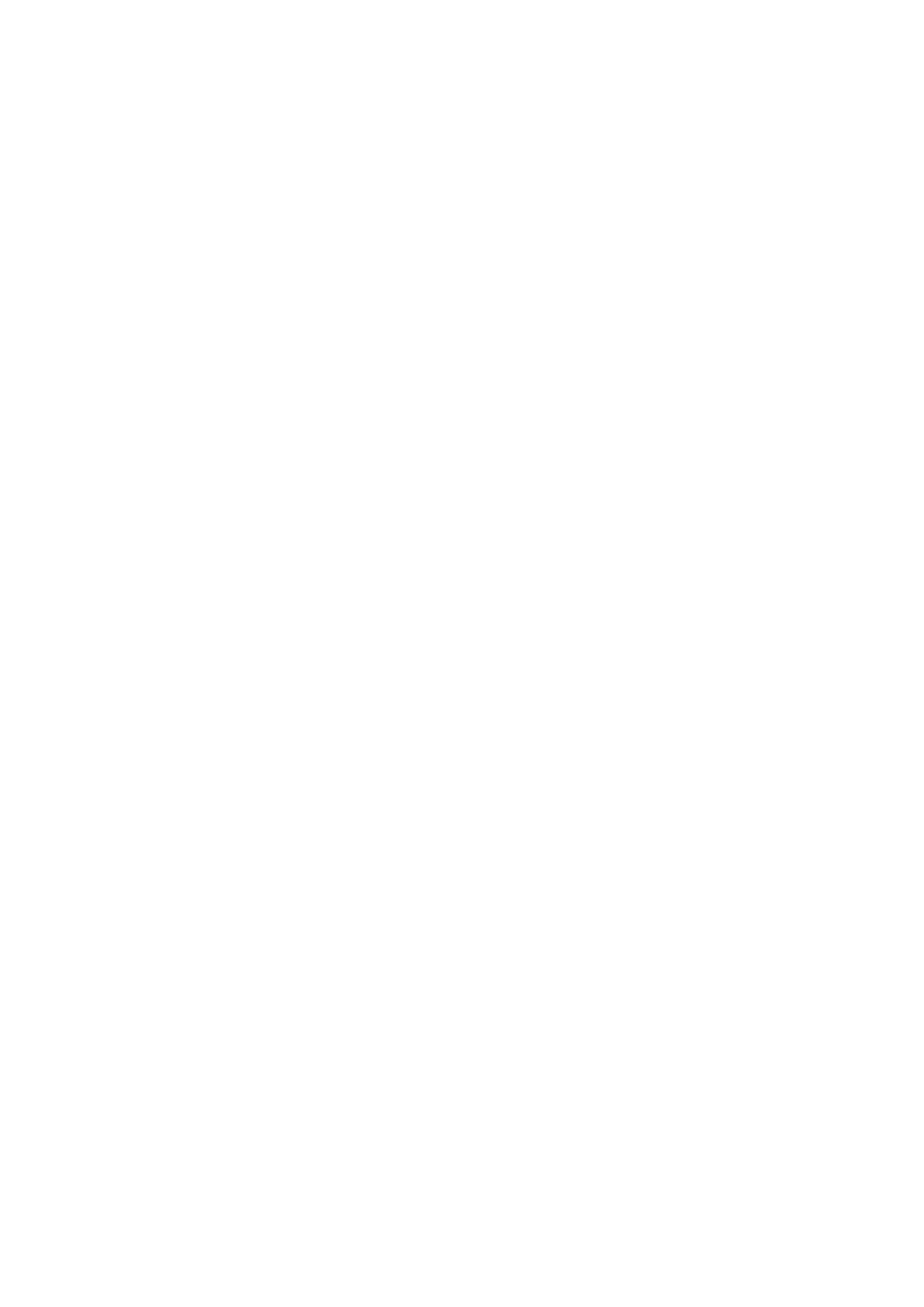### **In the case of Vrenčev v. Serbia,**

The European Court of Human Rights (Second Section), sitting as a Chamber composed of:

 Françoise Tulkens, *President,*  Antonella Mularoni, Ireneu Cabral Barreto, Vladimiro Zagrebelsky, Dragoljub Popović, András Sajó, Nona Tsotsoria, *judges,* and Sally Dollé, *Section Registrar*,

Having deliberated in private on 2 September 2008,

Delivers the following judgment, which was adopted on that date:

### PROCEDURE

1. The case originated in an application (no. 2361/05) against the State Union of Serbia and Montenegro lodged with the Court, under Article 34 of the Convention for the Protection of Human Rights and Fundamental Freedoms ("the Convention"), by, at that time, a national of the State Union of Serbia and Montenegro, Mr Ljubiša Vrenčev ("the applicant"), on 28 December 2004.

2. As of 3 June 2006, following the Montenegrin declaration of independence, Serbia remained the sole respondent in the proceedings before the Court.

3. The applicant, who had been granted legal aid, was represented by Mr I. Janković, Mr D. Bogdanović, Mr D. Stojković, Ms K. Radović and Mr V. Đerić, all lawyers practising in Belgrade. The Government of the State Union of Serbia and Montenegro and, subsequently, the Government of Serbia ("the Government") were represented by their Agent, Mr S. Carić.

4. The applicant alleged that he had suffered violations of Article 5 §§ 1 (c) and 3-5 of the Convention.

5. On 13 December 2005 the Court decided to give notice of the application to the Government. Applying Article 29 § 3 of the Convention, it decided to rule on the admissibility and merits of the application at the same time.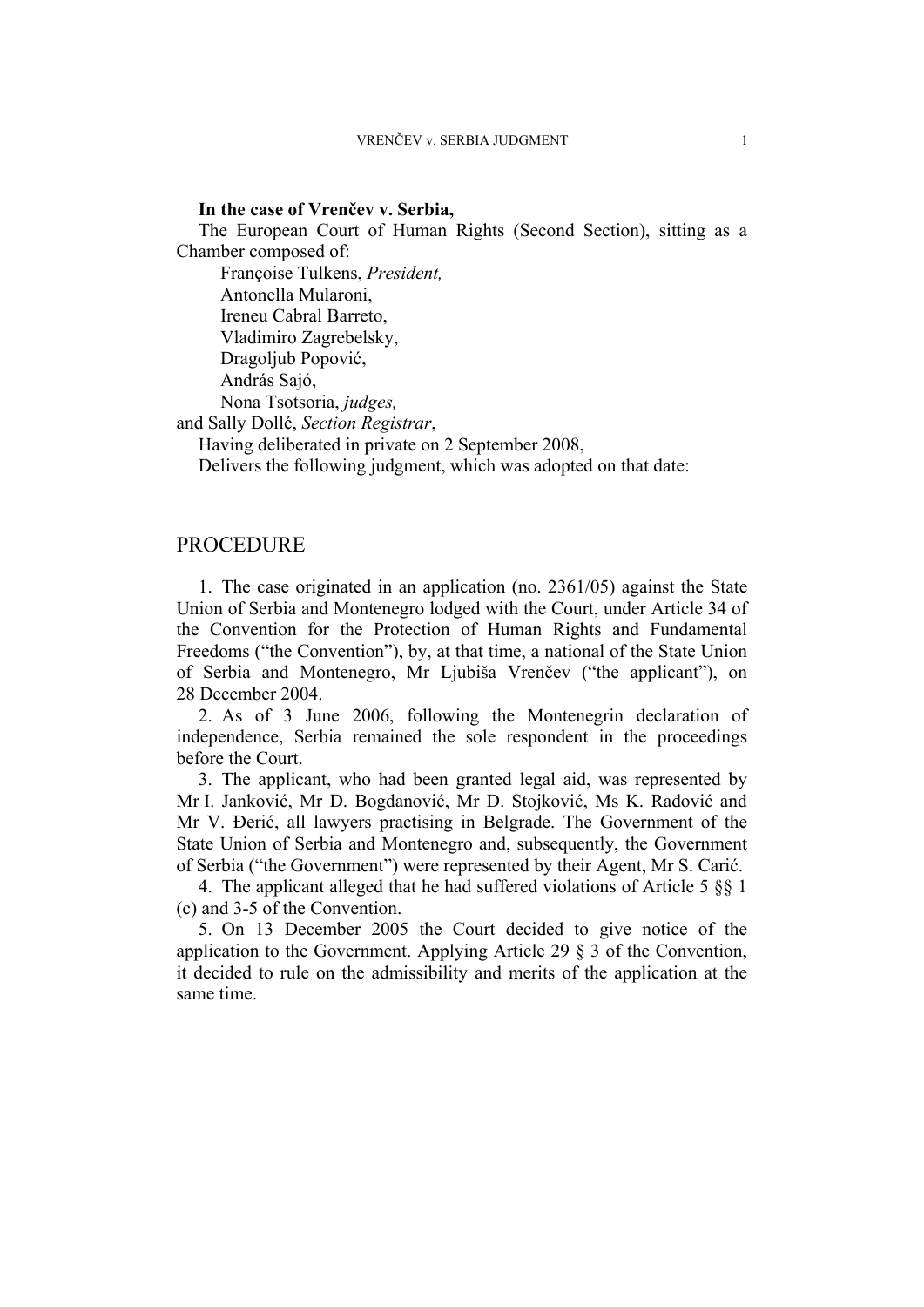# THE FACTS

### I. THE CIRCUMSTANCES OF THE CASE

6. The applicant was born in 1968 and lives in Pančevo, Serbia.

7. The facts of the case, as submitted by the parties, may be summarised as follows.

8. On 16 November 2003, the applicant was stopped and searched by a police officer at the main bus station in Belgrade and a packet containing 4.13 grams of cannabis was found on his person.

9. He was then taken to a police station but was released after a short period of time. Whilst in custody, an on-duty police officer issued a receipt confirming seizure of the cannabis in question (*potvrda o privremeno oduzetim predmetima*). This receipt was signed by the applicant and the officer and contained the applicant's registered home address – M.K. Street no. 32, Pančevo.

10. In a subsequent incident report of the same date, however, the officer appears to have made a mistake by stating that the applicant's address was M.K. Street no. 30 rather than no. 32. This report was neither seen nor signed by the applicant.

11. Having found his number in a telephone directory, on 6 July 2004 the police contacted the applicant's father by telephone. He in turn informed the applicant that the police were looking for him. The applicant subsequently called the police and was told that he needed to come to the station in order to pick up the court summons. Upon arrival at the station, he was arrested and placed in detention.

12. It subsequently became clear that a detention order had been issued by the District Court (*Okružni sud*) in Belgrade on 29 June 2004, as part of the criminal proceedings brought against the applicant regarding the cannabis seizure of 16 November 2003. In its reasoning, the court first explained that the applicant had not appeared at the hearing scheduled for 17 March 2004 and noted that the return receipt attached to its summons had stated that he "was unknown at M.K. Street no. 30". Secondly, the applicant had failed to appear at the following hearing scheduled for 20 May 2004 and the police, who had been ordered to serve the summons, had reported on 20 April 2004 that a neighbour had confirmed that the applicant had not been living at the address in question since 1999. Thirdly, on 20 April 2004 the police had also run a search in their database and had made additional inquiries, confirming that, as of 1986, the applicant's registered residence was indeed M.K. Street no. 30, but could not discover any information concerning his current whereabouts. Finally, the court concluded that there was a sufficient factual basis to indicate that the applicant was hiding and/or in flight and had therefore ordered his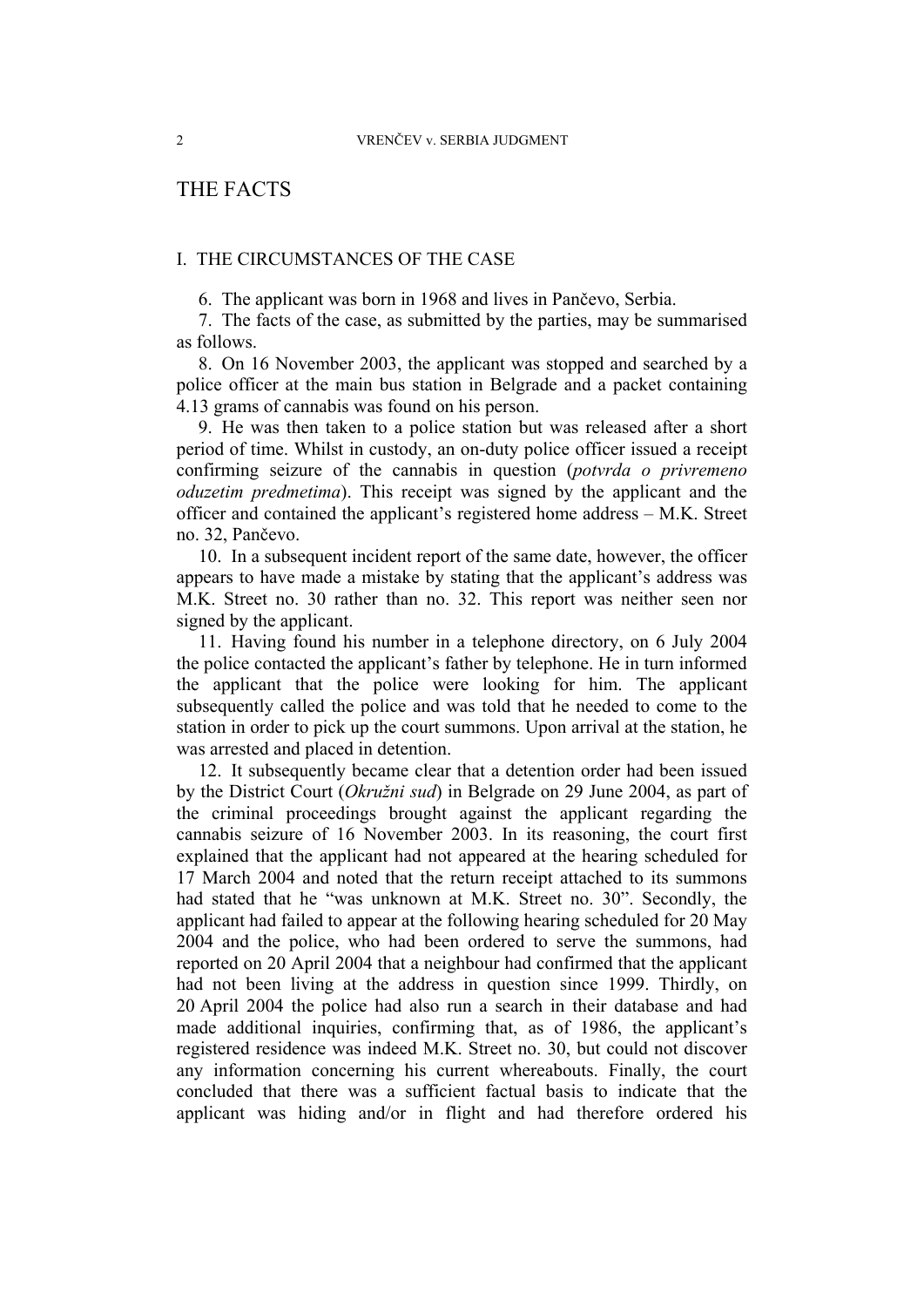detention. (It must, however, be noted that the neighbour's statement and the original police report of 20 April 2004 were cited erroneously by the District Court and that in fact both had referred to M.K. Street no. 32 only, as the applicant's registered residence, there being no mention of M.K. Street no. 30.)

13. On 29 June 2004 the District Court had also adopted a separate decision requesting the police to issue a wanted notice (*poternica*) and arrest the applicant. Therein the applicant's address had again been stated as M.K. Street no. 30.

14. Various other documents successively referred to both addresses. Thus the District Court's letter sent to the police on 20 May 2004 referred to M.K. Street no. 32 while all court summonses, the criminal complaint of 11 December 2003 (*krivična prijava*) and the indictment (*optužni predlog*) of 26 December 2003 consistently stated the applicant's address as M.K. Street no. 30.

15. Throughout this time the applicant's identity card, issued by the police on 30 August 2000, and his residence registration remained unchanged, stating his address as M.K. Street no. 32, Pančevo.

16. On 7 July 2004 the applicant's lawyer filed an appeal by telegram against the District Court's detention order of 29 June 2004. Therein he stated that the applicant had never lived at M.K. Street no. 30 and pointed out that his registered residence was in fact M.K. Street no. 32. The applicant consequently had no knowledge of the criminal proceedings against him; nor could he have deliberately avoided receiving the court summons.

17. On 8 July 2004 the applicant's lawyer supplemented this appeal with additional written arguments requesting that the impugned detention order be revoked and his client released. In particular, he noted that the applicant had gone to the police station "of his own free will" as soon as he had found out that they were looking for him. Upon arrival at the police station, he had been arrested and it was then that he had first found out about the criminal charges against him.

18. On 12 July 2004 the Supreme Court (*Vrhovni sud Srbije*) rejected the appeal. It did so without an oral hearing. In its ruling the Supreme Court affirmed the reasons for detention given by the District Court and further held that there was no evidence in the case file that the applicant's correct address was indeed M.K. Street no. 32. On the contrary, police reports suggested that "the applicant's residence throughout the proceedings had remained unknown".

19. On 14 July 2004 this decision was received by the applicant's lawyer.

20. On 16 July 2004 he filed a motion with the District Court, seeking the applicant's release on bail or, alternatively, that his detention be replaced with a prohibition on leaving his place of residence until the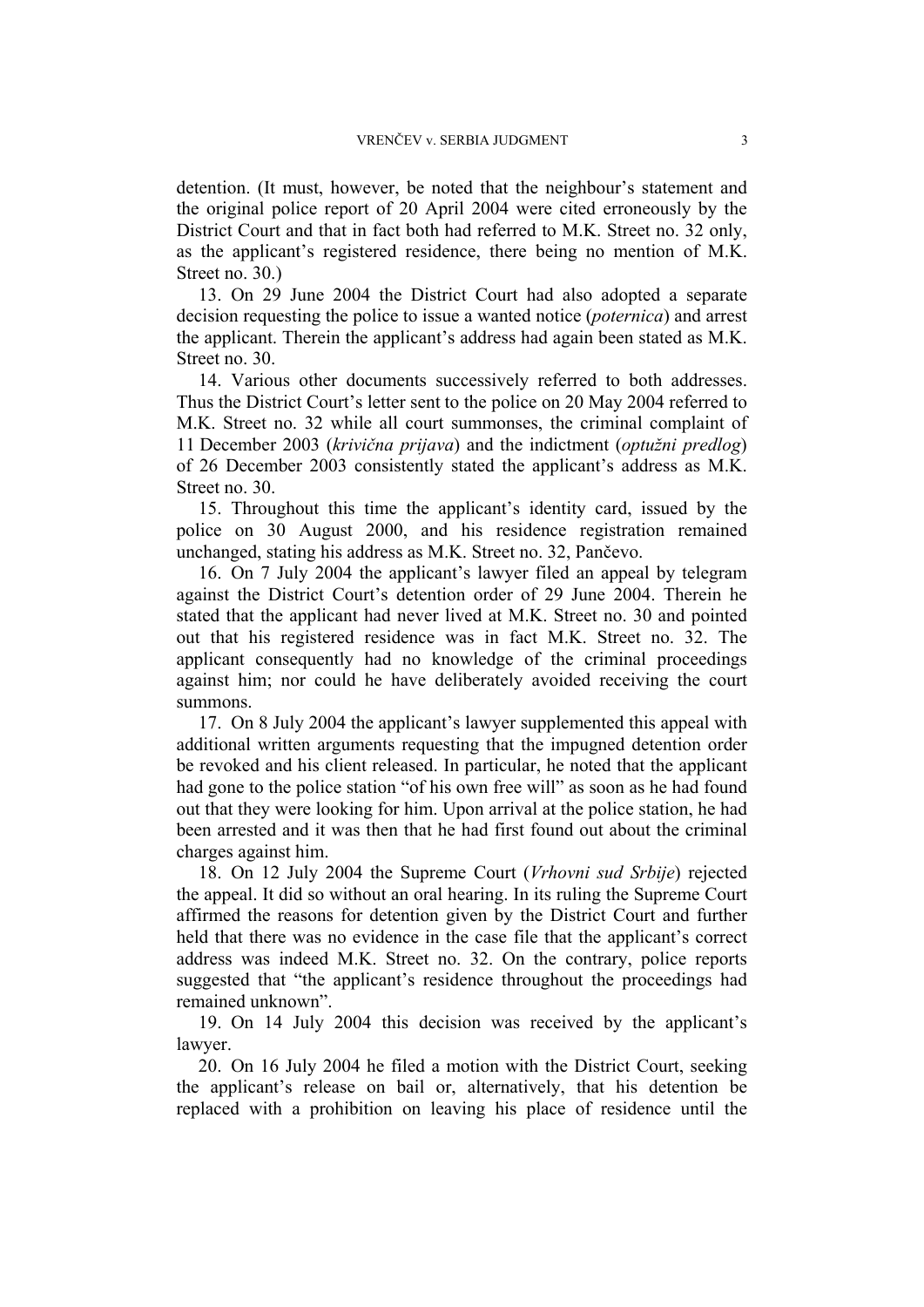conclusion of the criminal proceedings. The lawyer further noted that the applicant's detention had been ordered due to the court's error in the establishment of his true home address and concluded by requesting that a hearing in the case be scheduled urgently.

21. The District Court appears not to have considered this motion.

22. Following a hearing on 26 July 2004, the District Court found the applicant guilty of illicit possession of narcotics and fined him in the amount of 10,000 Serbian dinars (at the time approximately 128 euros).

23. In a separate decision of the same date the District Court released the applicant from detention. It held, *inter alia*, that "the current phase of the criminal proceedings had been completed" and that "the defendant had provided correct information about his present address".

24. On 24 September 2004 the applicant filed a complaint with the Court of Serbia and Montenegro (*Sud Srbije i Crne Gore*).

25. Following the communication of the present application to the respondent State, the Government produced two signed witness statements, taken by the police on 23 January 2006, wherein the applicant's neighbours, both residing at M.K. Street no. 32, confirmed that the applicant had indeed not been living there for years. One of them further specified that he had already told the police as much in April 2004, while the other recalled that the applicant had not been living at the address in question since 1999.

### II. RELEVANT DOMESTIC LAW AND JURISPRUDENCE

### **A. Constitutional Charter of the State Union of Serbia and Montenegro (***Ustavna povelja državne zajednice Srbija i Crna Gora***; published in the Official Gazette of Serbia and Montenegro - OG SCG - no. 1/03)**

26. Articles 10 and 16, taken together, stated that the "provisions of international treaties on human and minority rights applicable in ... [the State Union of] ... Serbia and Montenegro shall be directly enforceable" and, further, that "the ratified international treaties" shall "have precedence" over domestic legislation.

### **B. Charter on Human and Minority Rights and Civic Freedoms of the State Union of Serbia and Montenegro (Povelja o ljudskim i manjinskim pravima i građanskim slobodama državne zajednice Srbija i Crna Gora; published in OG SCG no. 6/03)**

27. Article 7 provided that "international treaties in force in the State Union [of Serbia and Montenegro] shall be guaranteed by this Charter and be directly applicable".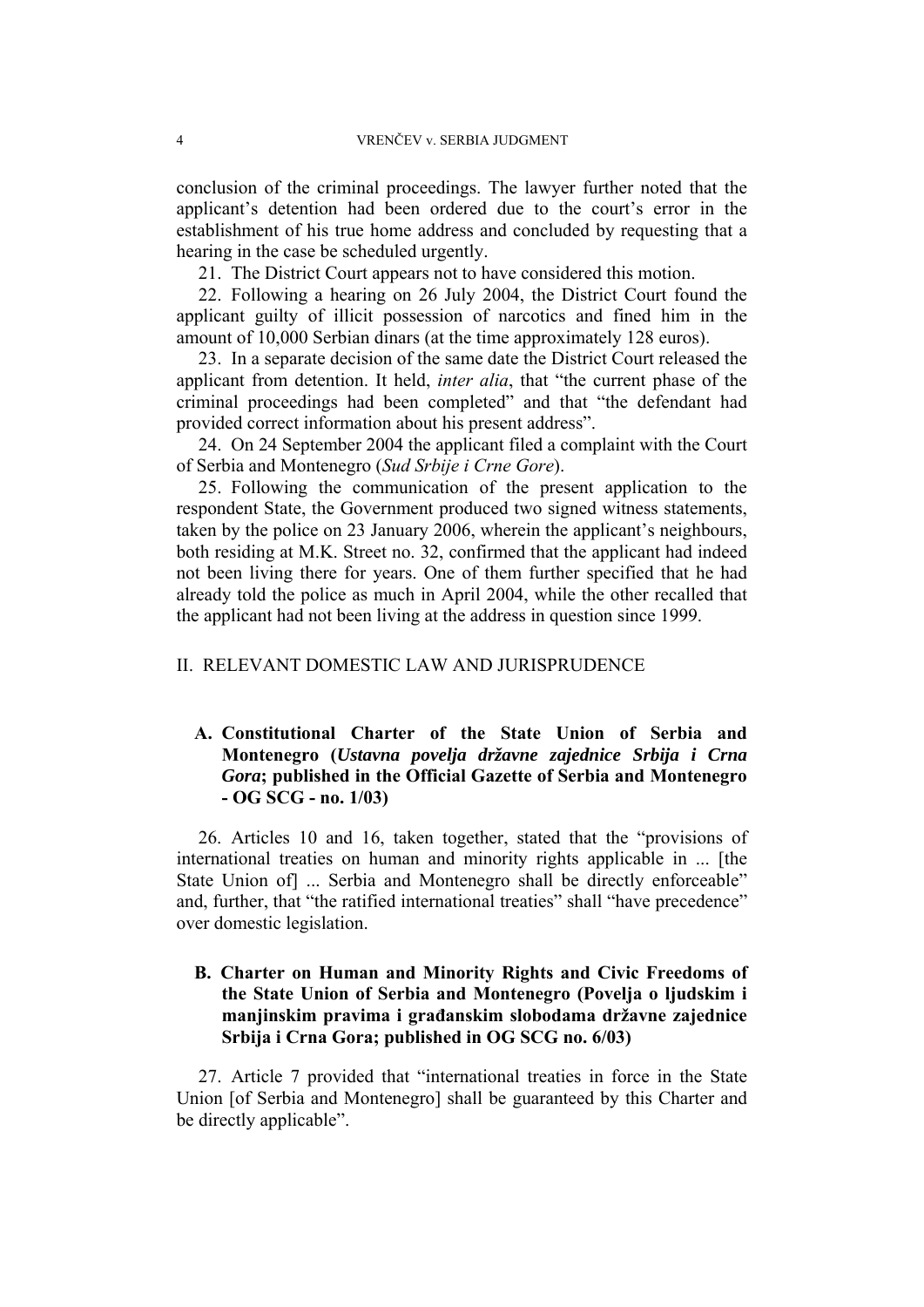28. Article 14 § 8 provided that a person "who has been deprived of his liberty unlawfully [*nezakonito lišen slobode*] shall have the right to compensation".

### **C. Constitution of the Republic of Serbia (Ustav Republike Srbije; published in the Official Gazette of the Republic of Serbia - OG RS - no. 1/90)**

29. Article 23 § 4 provided, *inter alia*, that a person who has been deprived of his liberty, "without any basis [*bez osnova*] ... shall have the right to ... compensation ...".

### **D. Criminal Procedure Code (Zakonik o krivičnom postupku; published in the Official Gazette of the Federal Republic of Yugoslavia - OG FRY - nos. 70/01, 68/02 and 58/04)**

30. The relevant provisions of this Code provide as follows:

#### **Article 17**

"The courts, as well as State bodies taking part in the criminal proceedings, shall establish truthfully and comprehensively all facts which are of importance for the adoption of a lawful decision.

The courts and State bodies shall examine and establish with equal care facts which incriminate the defendant, as well as those in his favour."

#### **Article 24 § 6**

"First instance courts sit in a panel of three judges ["Judicial Panel"] when deciding on appeals against rulings of the investigating judge and other rulings when it is so prescribed by this Code ... "

#### **Article 133 §§ 1-3**

"The ... [defendant's participation in the criminal proceedings may be secured by means of sending] ... summonses, his forcible production in court, the issuance of a prohibition of his leaving his place of residence, [as well as] through the imposition of bail or detention.

The competent court shall ... [attempt not to apply] ... a more severe measure ... [in order to secure the defendant presence] ... if a less severe measure may achieve the same purpose.

These measures shall be vacated *ex officio* when the reasons for their application have ceased to exist, or shall be replaced with other less severe measures once the conditions are met."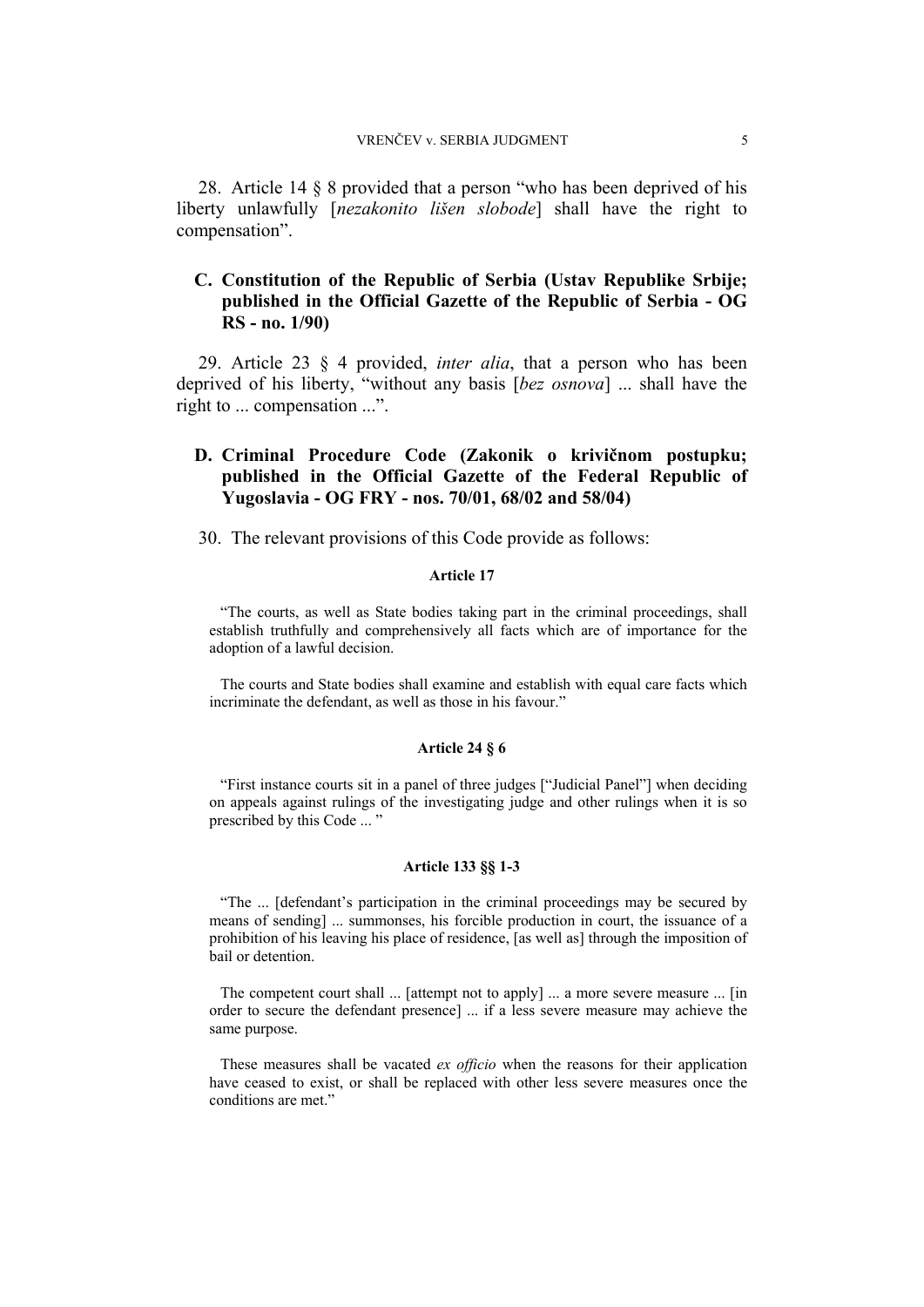#### **Article 134 § 4**

"The defendant is obliged to immediately inform the court of any change of address, as well as of his intent to change his abode. The defendant shall be informed of this obligation at his first hearing ... [or] ... upon receipt of the indictment ... and warned about the consequences ... [of any non-compliance] ... provided for under the Code."

#### **Article 135 § 1**

" ... [The court shall order the forcible production of the defendant before it if the defendant] ... could not be properly summoned and it is obvious from the facts that he has been avoiding receipt [of court summonses]."

#### **Article 136 §§ 1, 6 and 8**

"If there are circumstances indicating that the defendant might abscond, hide, go to an unknown place or abroad, the court may, by a reasoned decision, prohibit him from leaving his place of residence.

...

In the course of the [judicial] investigation the [measure] referred to in [paragraph 1] ... of this Article shall be ordered and vacated by the investigating judge, and when the indictment is preferred by the President of the Chamber.

...

Parties may appeal the ruling ordering, extending or vacating ... [the said measure] ... and the Public Prosecutor may also appeal the ruling rejecting his motion for [its] application. The Judicial Panel ... shall decide on the appeal ... [within a period of three days] ... The appeal does not stay the execution of the ruling.

...<sup>"</sup>

#### **Article 137**

"The defendant who is to be or has already been detained based only on circumstances indicating that he will abscond ... may remain at large or may be released providing that he personally, or another person on his behalf, gives bail guaranteeing that he shall not abscond until the conclusion of the criminal proceedings and the defendant himself promises that he shall not hide or change his place of residence without permission."

#### **Article 140 § 1**

"The decision on bail before and in the course of a [judicial] investigation shall be rendered by the investigating judge. After the indictment is preferred the decision on bail shall be rendered by the President of the Chamber and [subsequently] at the main hearing by the Chamber itself."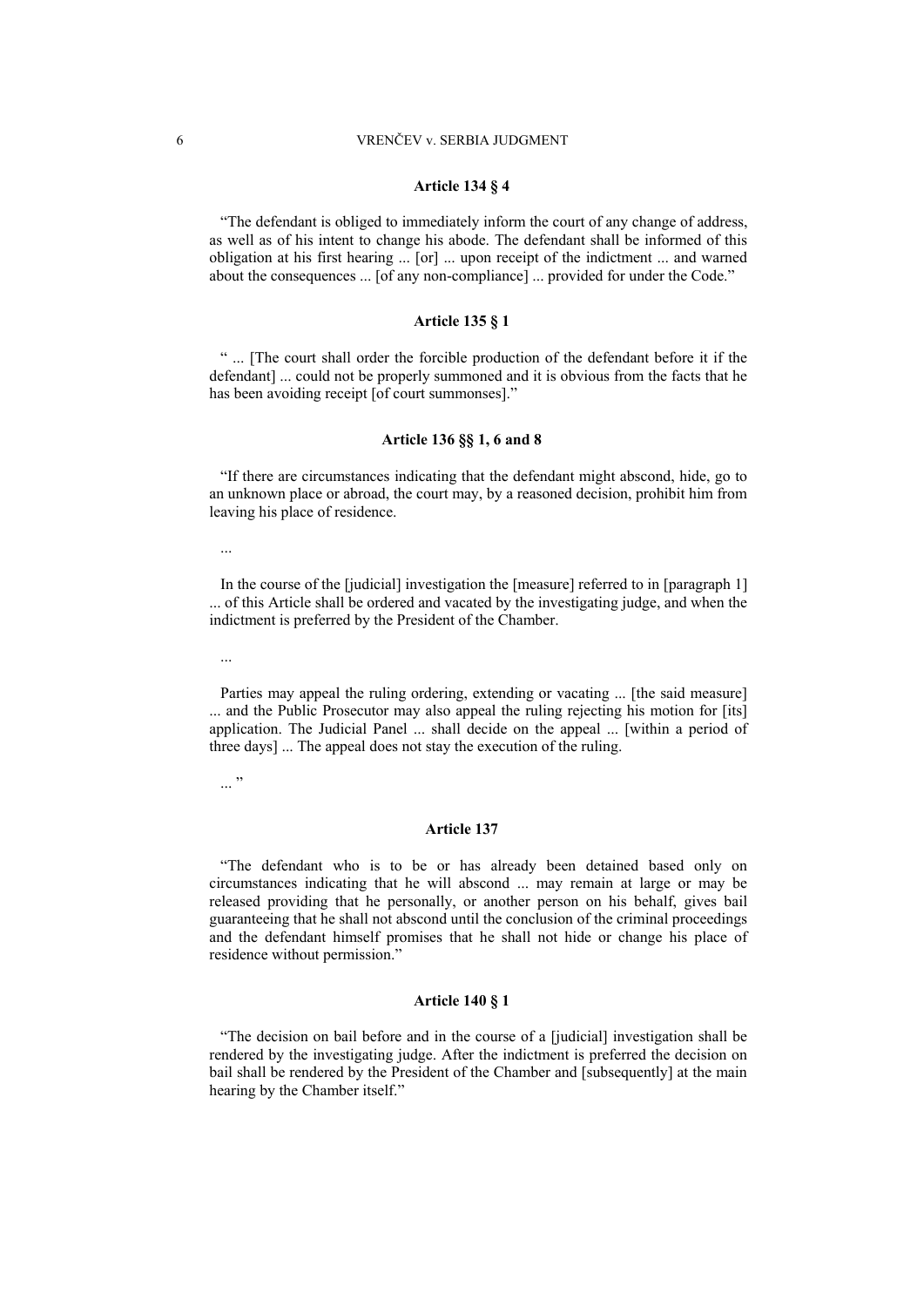#### **Article 141**

"Detention may be ordered only in accordance with the conditions provided by this Code and only if the same purpose cannot be achieved by another measure.

The authorities taking part in the criminal proceedings ... are bound to proceed with particular urgency if the defendant is in detention.

In the course of the ... proceedings, detention shall be vacated as soon as the grounds therefor have ceased to exist."

#### **Article 143 §§ 1, 3-4 and 6**

"Detention shall be ordered by a decision of the competent court.

...

A decision on detention shall be served on the person to whom it relates at the moment of his deprivation of liberty, but no later than within 24 hours ... [as of this moment] ...

A detained person may file an appeal against the decision on detention with the Judicial Panel within 24 hours as of the moment of its receipt. The appeal, the decision on detention and other files shall immediately be forwarded to the Judicial Panel. The appeal shall not stay the execution of the [impugned] decision.

...

In the situation referred to ... [above,] ... the Judicial Panel shall rule on the appeal within 48 hours."

#### **398 §§ 1 and 4**

"Against decisions [*rešenja*] ... adopted by courts acting at first instance, the parties and persons whose rights have been breached may file an appeal, unless this Code expressly provides that an appeal shall not be permitted.

...

There shall be no appeal against a decision [*rešenje*] of the Supreme Court of Serbia, unless provided otherwise by this Code."

#### **Article 401 § 1**

"An appeal against a decision [*rešenje*] adopted by a court at first instance shall be decided at a session held before the court of second instance, unless provided otherwise by this Code."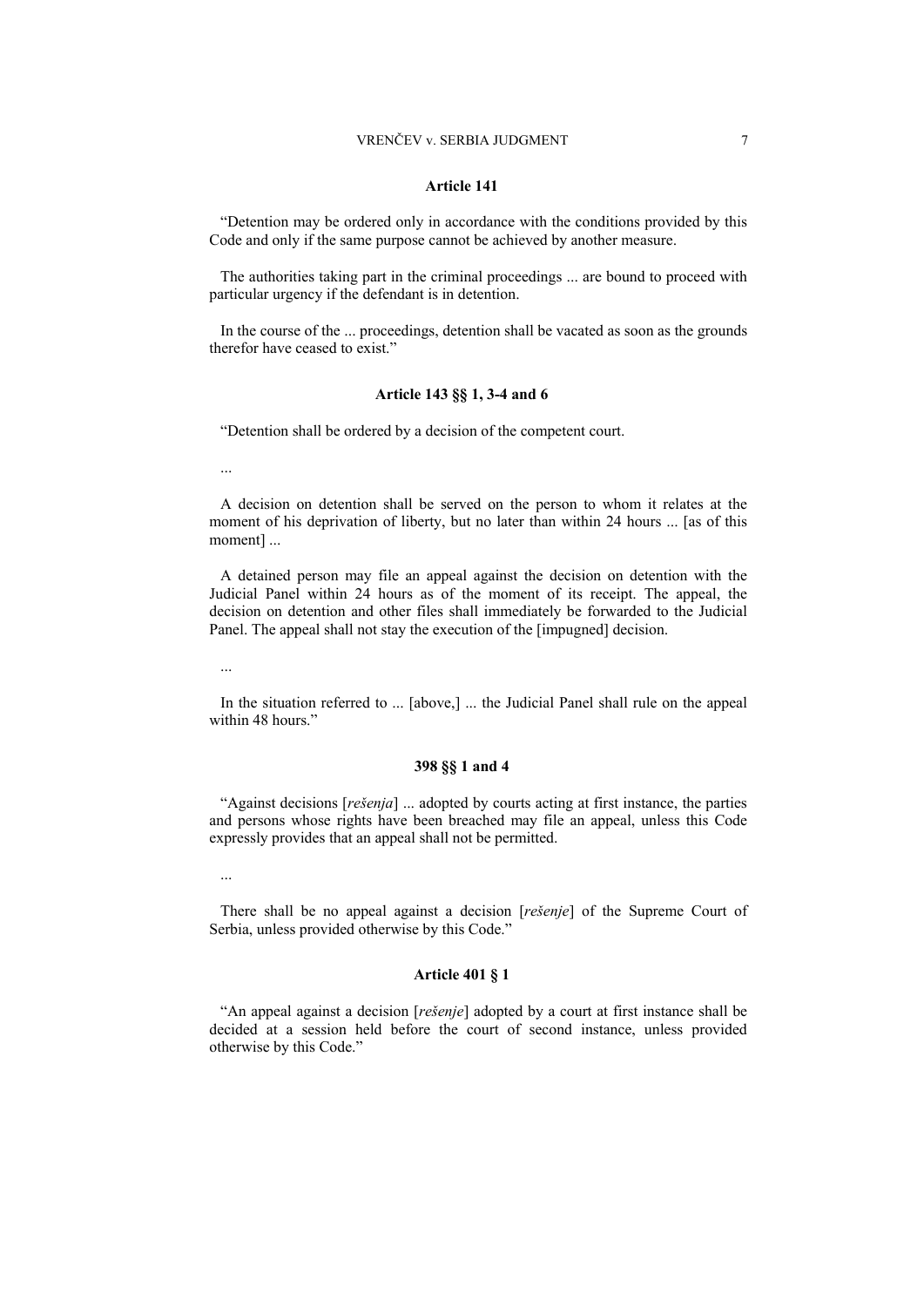#### **Article 436 § 1 (1)**

"For the purposes of unhindered conduct of the criminal proceedings [in respect of crimes punishable by a fine or imprisonment of up to three years,] detention may be ordered against a person who is under reasonable suspicion of having committed a criminal offence if:

(1) he is in hiding or his identity cannot be established or if there are other circumstances clearly indicating a danger of flight..."

#### **Article 560 § 1 (1 and 3)**

"[The following persons shall be] ... entitled to recover ... [any] ... damages ... [suffered] ...

(1) [a person] who was detained but against whom no criminal proceedings were instituted, where these proceedings were discontinued by a final ruling, where ... [the person in question] ... was [ultimately] acquitted by a final judgment or where the charge against him was rejected;

...

(3) [a person] who due to an error committed or an unlawful action undertaken by a [State] body has been deprived of his liberty in the absence of any legal basis [*neosnovano lišeno slobode*] ... "

### **E. Relevant commentary as regards Articles 137 and 401 § 1 of the Criminal Procedure Code**

31. The person requesting bail, under Article 137, "does not have to ... specify the amount of bail" to be posted (see *Komentar Zakonika o krivičnom postupku*, Prof. dr Tihomir Vasiljević and Prof. dr Momčilo Grubač, IDP Justinijan, Belgrade, 2005, p. 247).

32. Parties to the proceedings "shall not be informed about ... [the session referred to in Article 401 § 1 of the Criminal Procedure Code] .., including the State Prosecutor ... [who shall] .., prior to the session, be provided with the case file and shall submit his proposal ... [to the court] ... in writing" (see *Komentar Zakonika o krivičnom postupku*, cited above, pp. 705-706).

### **F. Domicile and Temporary Residence Act (Zakon o prebivalištu i boravištu građana; published in the Official Gazette of the Socialist Republic of Serbia - OG SRS - nos. 42/77, 24/85 and 6/89, as well as OG RS nos. 25/89, 53/93, 67/93 and 48/94)**

33. Articles 6 § 1, 8 § 1, 14 and 20 provide, *inter alia*, that citizens must inform the police about any change in their address, within eight days as of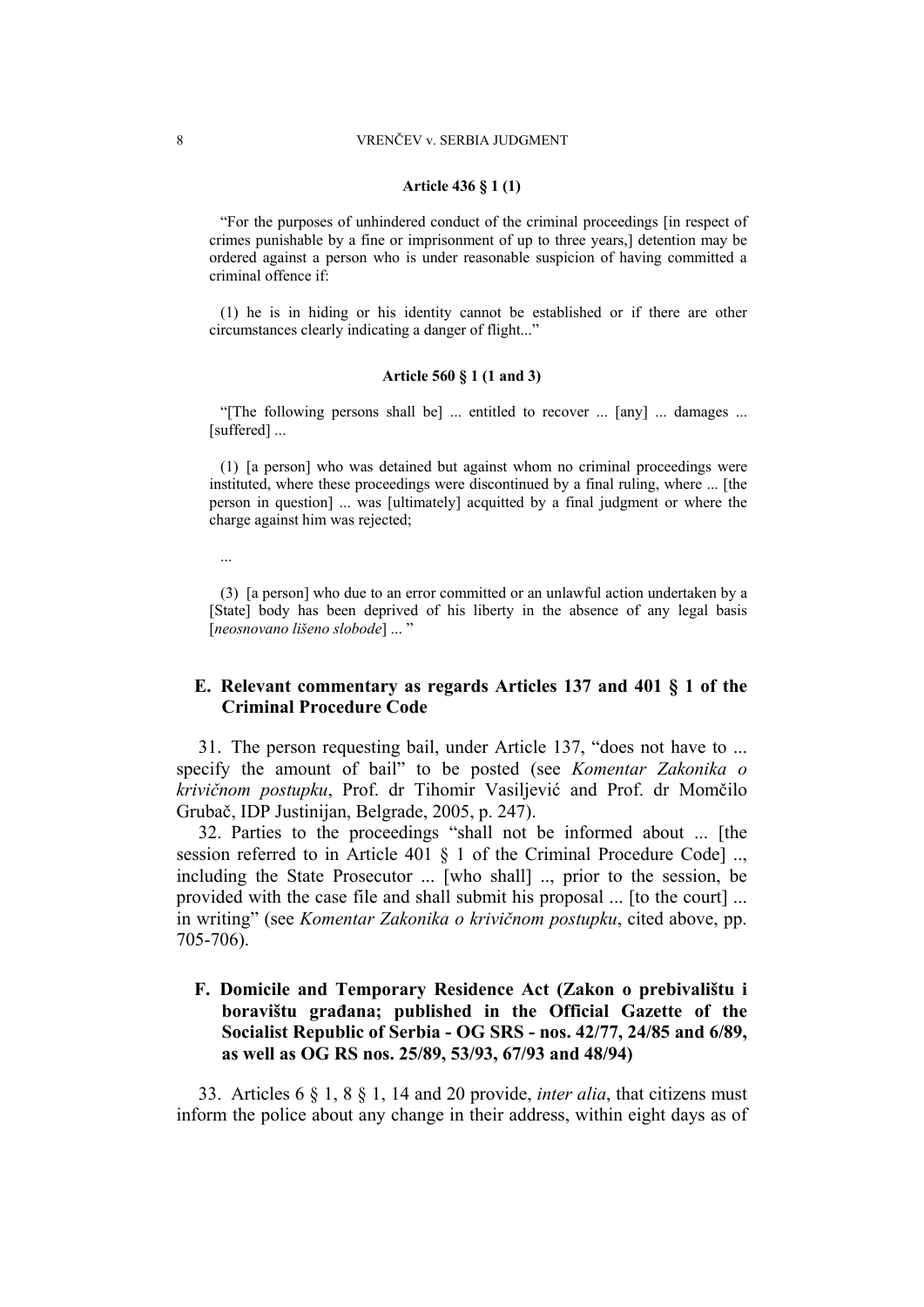their moving, which information shall then be entered into an official register.

### **G. Obligations Act (Zakon o obligacionim odnosima; published in the Official Gazette of the Socialist Federal Republic of Yugoslavia - OG SFRY - nos. 29/78, 39/85, 45/89, 57/89 and OG FRY no. 31/93)**

34. Articles 199 and 200 of the Obligations Act provide, *inter alia*, that anyone who has suffered fear, physical pain or, indeed, mental anguish as a consequence of a breach of his "personal rights" (*prava ličnosti*) is entitled, depending on their duration and intensity, to sue for financial compensation in the civil courts, as well as to request other forms of redress "which might be capable" of affording adequate non-pecuniary satisfaction.

### **H. The Court of Serbia and Montenegro**

35. The relevant provisions concerning the Court of Serbia and Montenegro are set out in the *Matijašević v. Serbia* judgment (no. 23037/04, §§ 12, 13 and 16, ECHR 2006-...).

### THE LAW

### I. ALLEGED VIOLATIONS OF ARTICLE 5 §§ 1 (c), 3 AND 4 OF THE **CONVENTION**

36. The applicant complained under Article 5 § 1 (c) of the Convention that his detention was unlawful, that is in violation of Article 17 of the Criminal Procedure Code (hereinafter "the CPC"), because the domestic courts had failed to note his correct address, already contained in the case file.

37. The applicant further complained under Article 5 § 3 of the Convention that:

(i) he had been detained for a period of twenty days prior to being brought in person before the judge who released him; and

(ii) his continued detention had been a disproportionate measure, given the minor nature of the crime with which he was charged and the sanction ultimately imposed, as well as the fact that and the domestic courts had refused to even consider the possibility of releasing him on bail or replacing his detention with an order of confinement to his residence.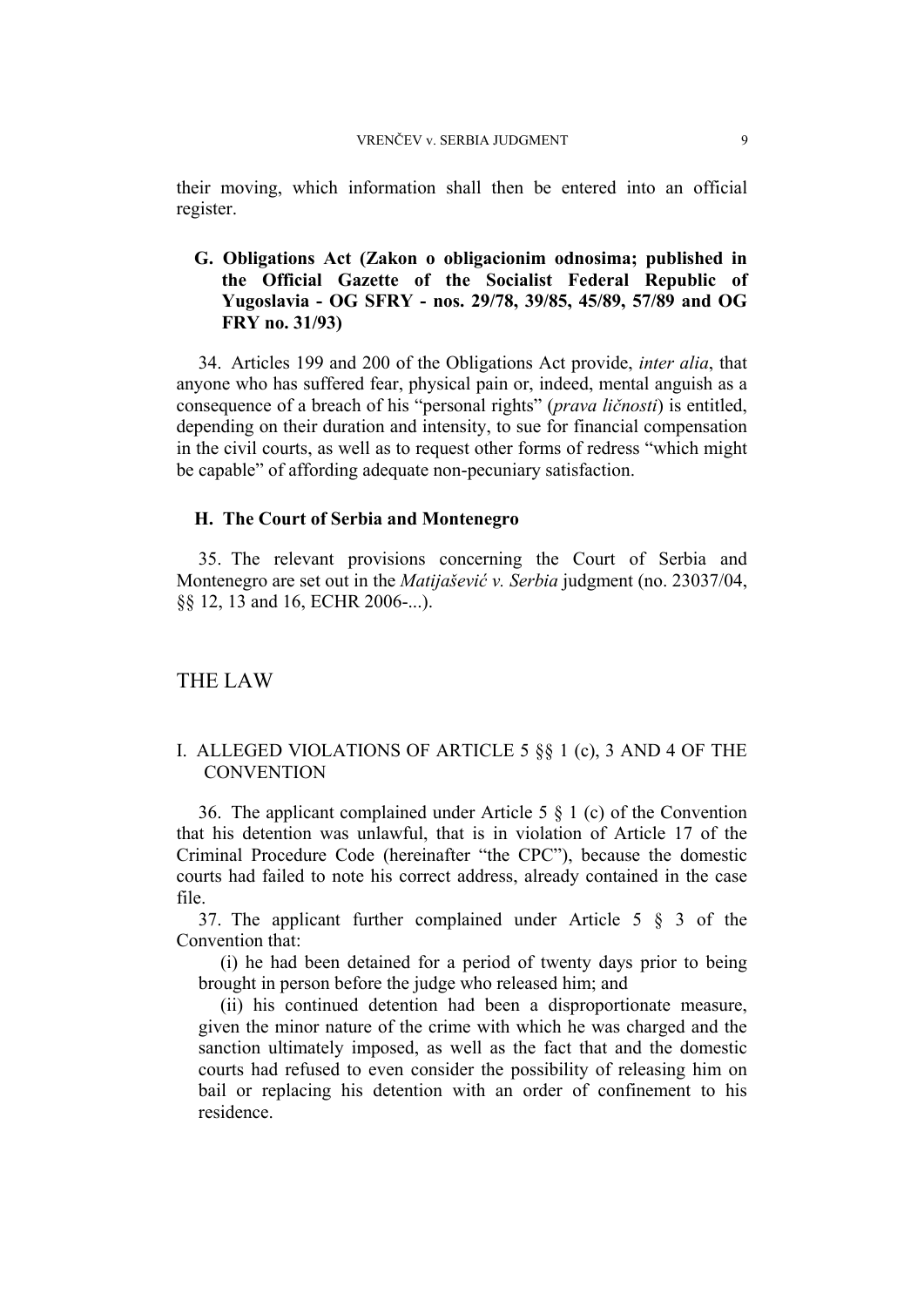38. Lastly, the applicant complained under Article 5 § 4 of the Convention that:

(i) the proceedings before the Supreme Court had taken place in the absence of an oral hearing; and

(ii) they were insufficiently "speedy", within the meaning of this provision. Concerning the latter point, the applicant explained that a period of more than four days had elapsed from the moment when his appeal was filed until the moment when the decision of the Supreme Court had been adopted. Further, his lawyer had received the said decision another two days later, in all more than six days following the submission of his appeal, which had clearly been in breach of the fortyeight-hour deadline laid down in Article 143 § 6 the CPC.

39. Article 5 of the Convention, in its relevant part, reads as follows:

"1. Everyone has the right to liberty and security of person. No one shall be deprived of his [or her] liberty save in the following cases and in accordance with a procedure prescribed by law: ...

(c) the lawful arrest or detention of a person effected for the purpose of bringing him before the competent legal authority on reasonable suspicion of having committed an offence or when it is reasonably considered necessary to prevent his ... fleeing after having done so; ...

3. Everyone arrested or detained in accordance with the provisions of paragraph 1 (c) of this Article shall be brought promptly before a judge or other officer authorised by law to exercise judicial power and shall be entitled to trial within a reasonable time or to release pending trial. Release may be conditioned by guarantees to appear for trial.

4. Everyone who is deprived of his liberty by arrest or detention shall be entitled to take proceedings by which the lawfulness of his detention shall be decided speedily by a court and his release ordered if the detention is not lawful."

### **A. Admissibility**

### *1. The parties' arguments*

40. The Government submitted that the applicant had not exhausted all effective domestic remedies. In particular, he had failed to bring a separate civil lawsuit under Articles 199 and 200 of the Obligations Act, and the Court of Serbia and Montenegro had itself yet to consider his complaint filed on 24 September 2004 (see paragraphs 24, 34 and 35 above).

41. The applicant maintained that these remedies were neither available nor effective as understood by Article 35 § 1 of the Convention.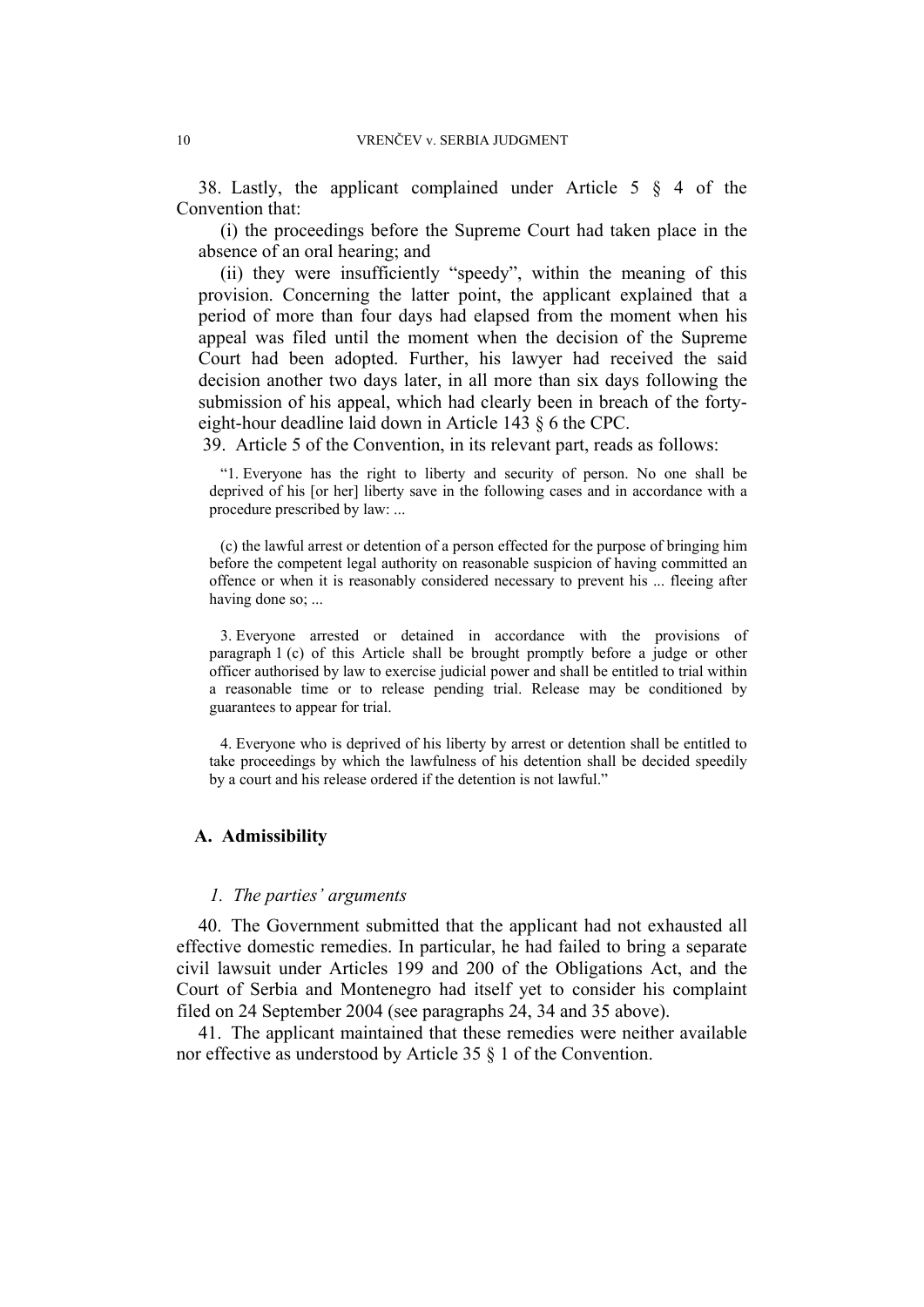### *2. Relevant principles*

42. The Court reiterates that, according to Article 35 § 1 of the Convention, it may only deal with an issue after all domestic remedies have been exhausted. The purpose of this provision is to afford the Contracting States the opportunity of preventing or putting right the violations alleged against them before those allegations are submitted to the Court (see, for example, *Hentrich v. France*, judgment of 22 September 1994, Series A no. 296-A, p. 18, § 33, and *Remli v. France*, judgment of 23 April 1996, *Reports of Judgments and Decisions* 1996-II, p. 571, § 33).

43. The Court further notes that it is incumbent on the Government claiming non-exhaustion to satisfy the Court that the remedy was an effective one, available in theory and in practice at the relevant time (see, *inter alia*, *Vernillo v. France*, judgment of 20 February 1991, Series A no. 198, pp. 11–12, § 27, and *Dalia v. France*, judgment of 19 February 1998, *Reports* 1998-I, pp. 87-88, § 38). Once this burden of proof has been satisfied, it falls to the applicant to establish that the remedy advanced by the Government was in fact exhausted, or was for some reason inadequate and ineffective in the particular circumstances of the case, or that there existed special circumstances absolving him or her from this requirement (see *Dankevich v. Ukraine,* no. 40679/98, § 107, 29 April 2003).

### *3. The Court's assessment*

44. Concerning the Government's submission that the applicant should have filed a civil claim based on Article 200 of the Obligations Act, the Court notes that the rights guaranteed under Article 5 §§ 1 (c), 3 and 4, are to be distinguished from the right to receive compensation for a violation thereof, which is why a civil action for damages cannot be deemed effective as regards the applicant's complaints (see, among many other authorities, *Włoch v. Poland*, no. 27785/95, § 90, ECHR 2000-XI; *Pavletic v. Slovakia* (dec.), no. 39359/98, ECHR 13 May 2005; *Navarra v. France*, judgment of 23 November 1993, Series A no. 273-B, § 24).

45. It is further noted that the Government have failed to provide any domestic case-law indicating that, in a case such as the applicant's, it was indeed possible to obtain any other detention-related redress under Article 199 of the Obligations Act.

46. Lastly, as regards the applicant's complaint filed with the Court of Serbia and Montenegro, the Court recalls that it has already held that this particular remedy was unavailable until 15 July 2005 and, further, that it remained ineffective until the break up of the State Union of Serbia and Montenegro (see *Matijašević v. Serbia*, cited above, §§ 34-37). The Court sees no reason to depart from this finding in the present case.

47. In view of the above, the Court concludes that the applicant's complaints cannot be declared inadmissible for non-exhaustion of domestic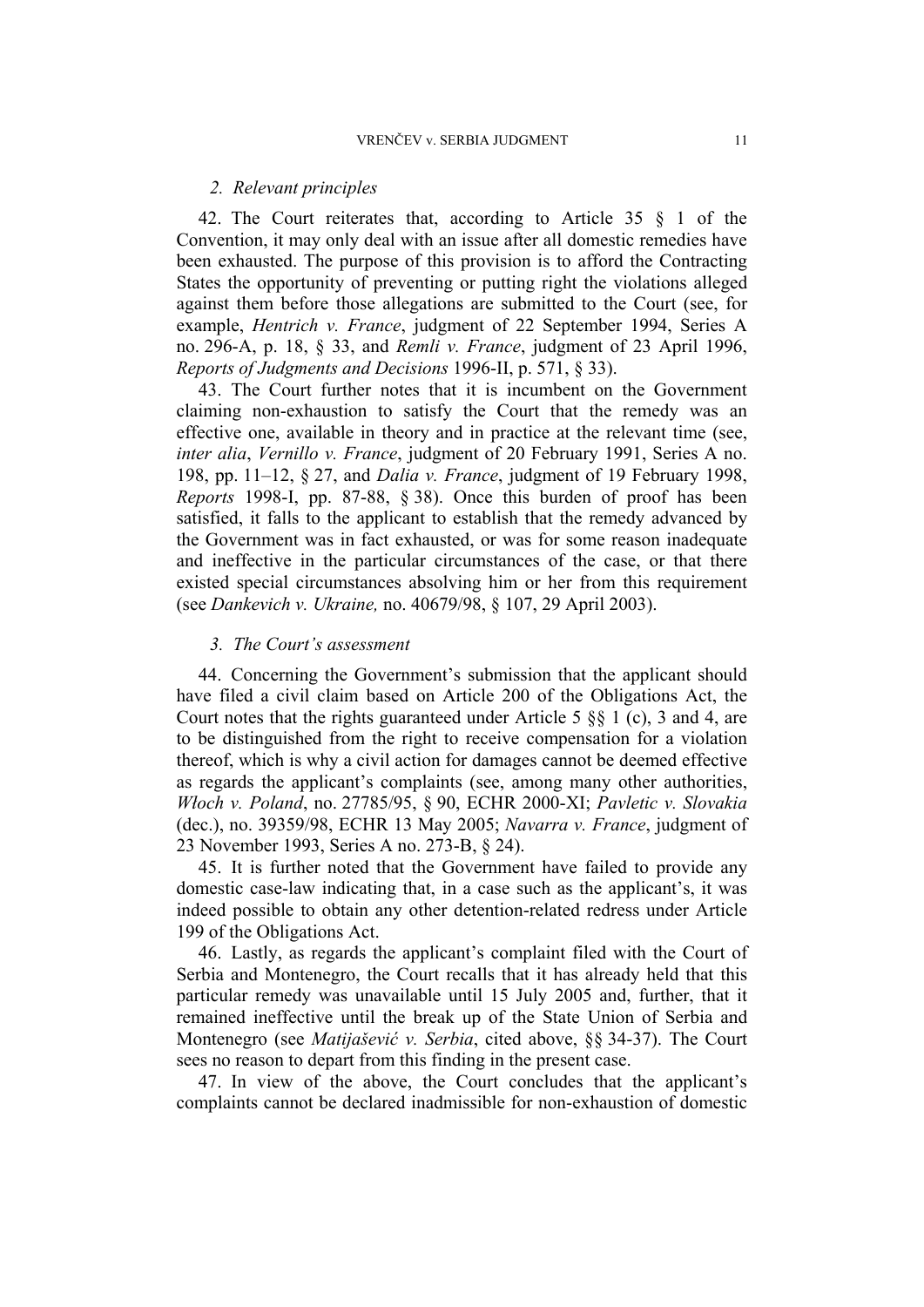remedies under Article 35 § 1 of the Convention. Accordingly, the Government's objection in this respect must be dismissed. The Court also considers that these complaints are not manifestly ill-founded within the meaning of Article 35 § 3 of the Convention and finds no other ground to declare them inadmissible. They must therefore be declared admissible.

### **B. Merits**

*1. As regards the applicant's complaint under Article 5 § 1 (c) of the Convention that his detention had been ordered unlawfully (see paragraph 36 above)* 

### **(a) The parties' arguments**

48. The Government recalled the contents of the police report of 20 April 2004 and noted that the District Court's erroneous referral to the applicant's address as M.K. Street no. 30 could not obscure the fact that the police had actually searched for the applicant at M.K. Street no. 32 but could not find him there (see paragraphs 12 and 25 above).

49. The Government maintained that the applicant had neither lived at M.K Street no. 30 nor no. 32, which is why the District Court had acted fully in accordance with Article 436 § 1 (1) of the CPC when it had ordered his detention (see paragraph 30 above).

50. The Government submitted that the applicant must have been aware of the fact that the criminal proceedings had been brought against him, given that he had signed the receipt confirming the seizure of the cannabis in question, and emphasised the importance of the witness statements taken in January 2006 (see paragraphs 9 and 25 above).

51. The Government pointed out that the domestic authorities had no reason to attempt to contact the applicant by telephone whilst they were still in the process of establishing his address. Indeed, the applicant himself should have informed the competent domestic authorities of his correct address or of any intention to change his residence (see Article 134 § 4 of the CPC at paragraph 30, as well as paragraph 33 above).

52. In view of the above, the Government concluded that the domestic authorities had done everything in their power to establish the applicant's whereabouts. Thus there had been no violation of Article 5  $\S$  1 (c) of the Convention.

53. The applicant reaffirmed his complaint and explained that the District Court had misapplied Article 436 § 1 (1) of the CPC given that there was no evidence of him absconding.

54. The applicant further observed that his detention was unlawful because the District Court had failed to consider other less severe measures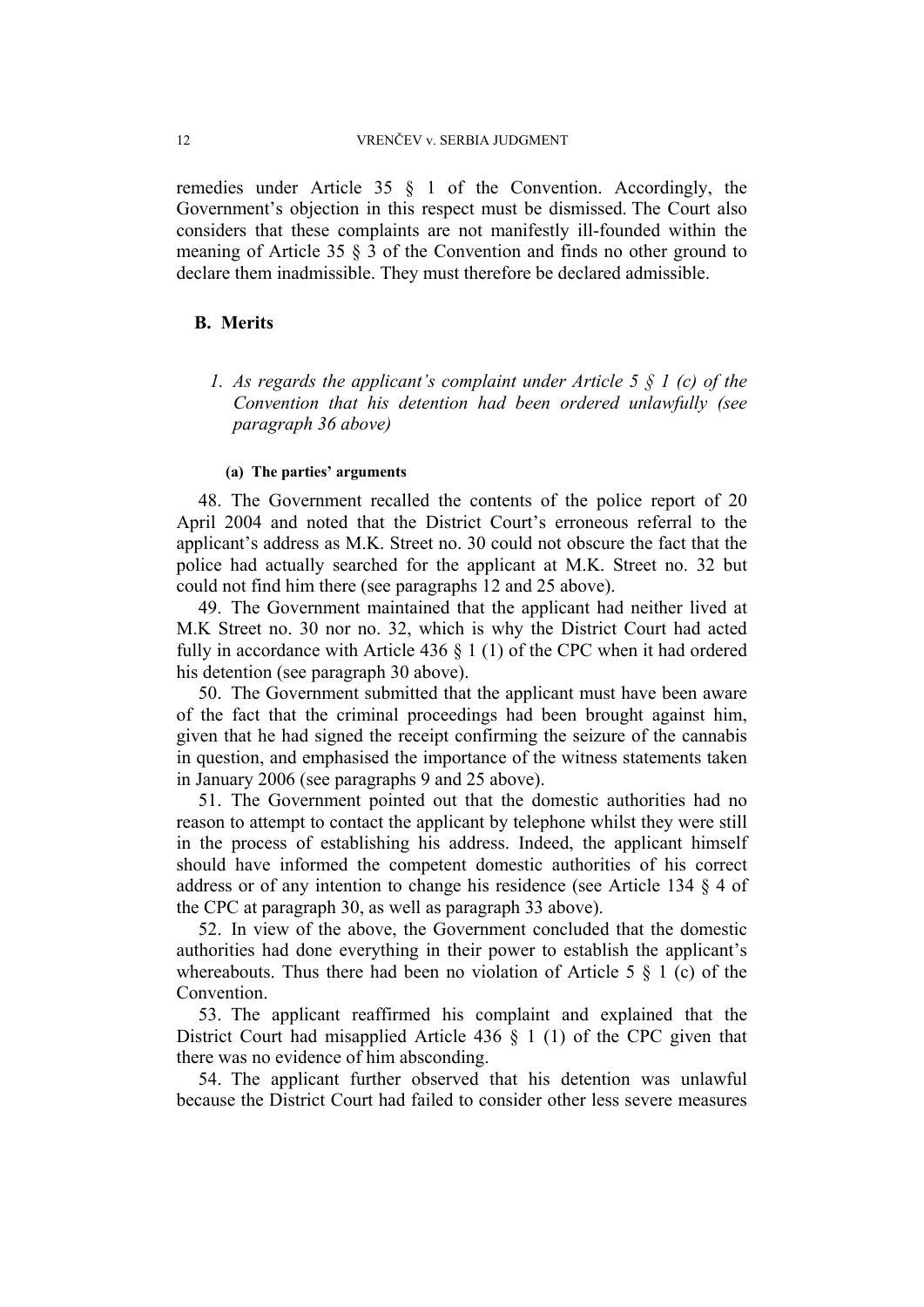in order to secure his attendance, as envisaged by Articles 133 and 135 of the CPC (see paragraph 30 above).

55. Finally, the applicant noted that he could not have been expected to periodically review court registers merely in order to establish whether any criminal proceedings had been brought against him, and he commented that the witness statements taken in January 2006, as well as the provisions of the Domicile and Temporary Residence Act, were irrelevant.

### **(b) Relevant principles**

56. The Court recalls that Article 5 of the Convention guarantees the fundamental right to liberty and security. That right is of primary importance in a "democratic society" within the meaning of the Convention (see *De Wilde, Ooms and Versyp v. Belgium*, judgment of 18 June 1971, Series A no. 12, p. 36, § 65, and *Winterwerp v. the Netherlands*, judgment of 24 October 1979, Series A no. 33, p. 16, § 37). Its key purpose is to prevent arbitrary or unjustified deprivations of liberty (see *McKay v. the United Kingdom* [GC], no. 543/03, § 30, ECHR 2006-...).

57. All persons are entitled to the protection of that right, that is to say, not to be deprived, or to continue to be deprived, of their liberty (see *Weeks v. the United Kingdom*, judgment of 2 March 1987, Series A no. 114, p. 22, § 40), save in accordance with the conditions specified in paragraph 1 of Article 5.

58. The Court reiterates that the expressions "lawful" and "in accordance with a procedure prescribed by law" in Article 5 § 1 essentially refer back to national law and enshrine the obligation to conform to the substantive and procedural rules thereof. Although it is in the first place for the national authorities, notably the courts, to interpret and apply domestic law, under Article 5 § 1 failure to comply with domestic law entails a breach of the Convention and the Court can and should review whether this law has been complied with (see, among many other authorities, *Benham v. the United Kingdom*, judgment of 10 June 1996, *Reports* 1996-III, p. 753, § 41; *Assanidze v. Georgia* [GC], no. 71503/01, § 171, ECHR 2004-II). A period of detention is, in principle, "lawful" if it is based on a court order and even flaws in the detention order do not necessarily render the underlying period of detention unlawful within the meaning of Article 5 § 1 (see, *Benham*, cited above, pp. 753-54, §§ 42-47; *Ječius v. Lithuania*, no. 34578/97, § 68, ECHR 2000-IX).

59. Compliance with national law is not, however, sufficient: Article 5 § 1 requires in addition that any deprivation of liberty should be in keeping with the purpose of protecting the individual from arbitrariness (see, among many other authorities, *Winterwerp*, cited above § 37; *Witold Litwa v. Poland*, no. 26629/95, § 78, ECHR 2000-III). It is a fundamental principle that no detention which is arbitrary can be compatible with Article 5 § 1 (see *Saadi v. the United Kingdom* [GC], no. 13229/03, § 67,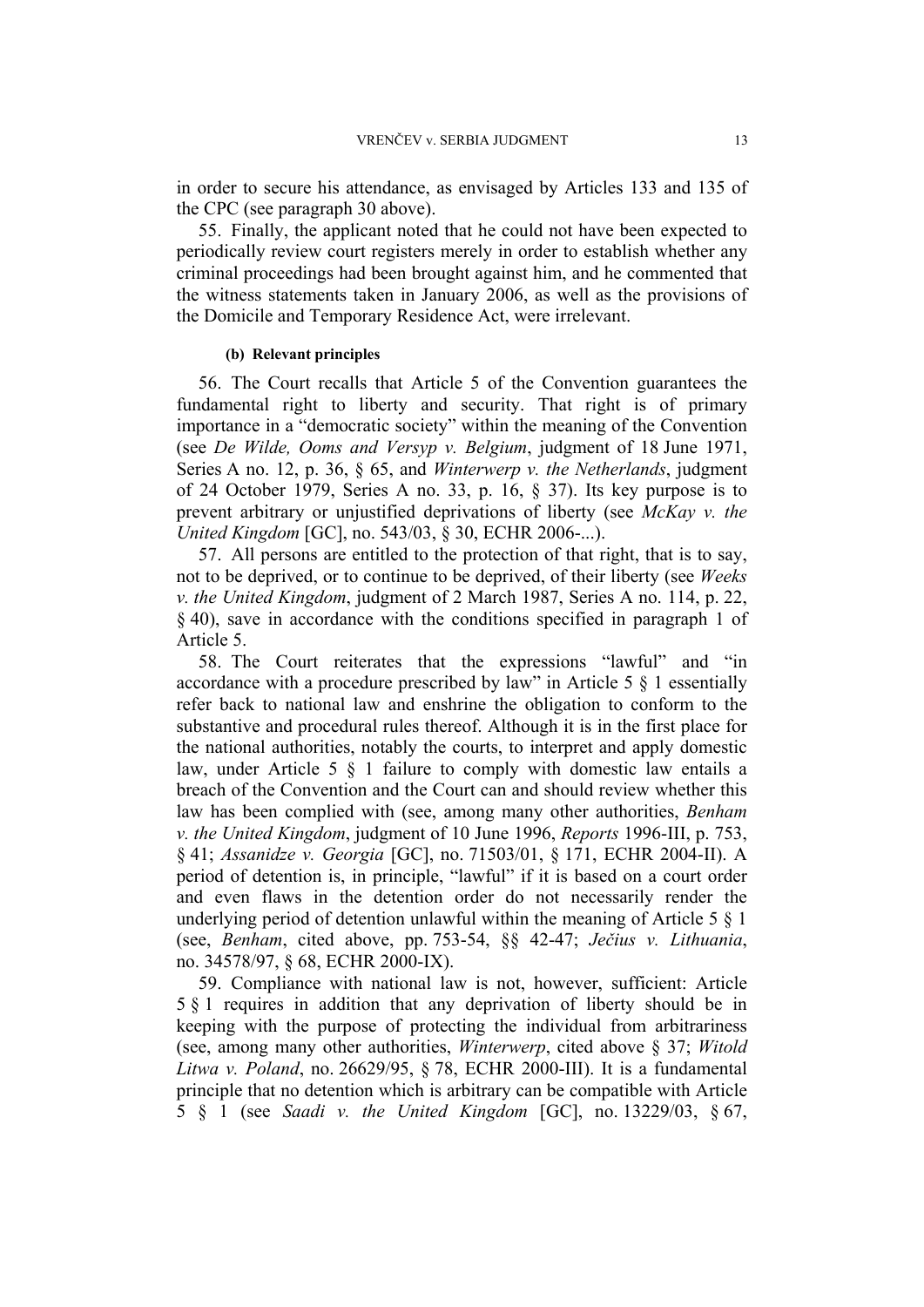ECHR 2008-...). In particular, it does not suffice that the deprivation of liberty is executed in conformity with national law, it must also be necessary in the specific circumstances of each case. The detention of an individual is such a serious measure that it is justified only as a last resort where other, less severe measures have been considered and found to be insufficient to safeguard the individual or public interest (see, in the context of Article 5 § 1 (b), (d) and (e), *Saadi v. the United Kingdom*, cited above, §§ 67-72; *Witold Litwa*, cited above, § 78; *Hilda Hafsteinsdóttir v. Iceland*, no. 40905/98, § 51, 8 June 2004; *Enhorn v. Sweden*, no. 56529/00, § 44, ECHR 2005-I).

### **(c) The Court's assessment**

60. As regards the present case, the Court notes that:

(i) although the applicant could not have been expected to repeatedly seek information from the authorities as to whether any proceedings had been brought against him, he was obliged, when first challenged by the police, to provide his *de facto* residence;

(ii) notwithstanding the obvious confusion in the official documents, the police had gone to the address given by the applicant (M.K. Street no. 32) on at least one occasion, but were told by a neighbour that he had not been living there since 1999 (see paragraphs 12 and 25 above);

(iii) the applicant has failed to effectively refute this statement even though his registered domicile (M.K. Street no. 32) would appear to have remained unchanged (see paragraph 15 above);

(iv) the fact that the applicant had come to the police station following the telephone call made to his father is irrelevant because this occurred after the District Court had already decided to order his detention and the authorities, in any event, had no obligation under law, regardless of the stage of the proceedings, to resort to this particular measure; and

(v) since the domestic authorities were unable to reach the applicant, it was reasonable for the District Court to conclude that he was indeed absconding and order his detention in accordance with Article 436 § 1 (1) of the CPC, rather than his forcible production pursuant to Articles 133 and 135, given that the latter measure, by its very nature, would not have been capable of securing his presence until the conclusion of the proceedings in question (see paragraph 30 above).

61. In view of the above, the Court finds that the applicant's detention, notwithstanding the regrettable confusion concerning his address reflected in the official documents, was neither unlawful nor arbitrary. The Court further notes that there was no dispute between the parties as to the existence of a reasonable suspicion that the applicant had committed the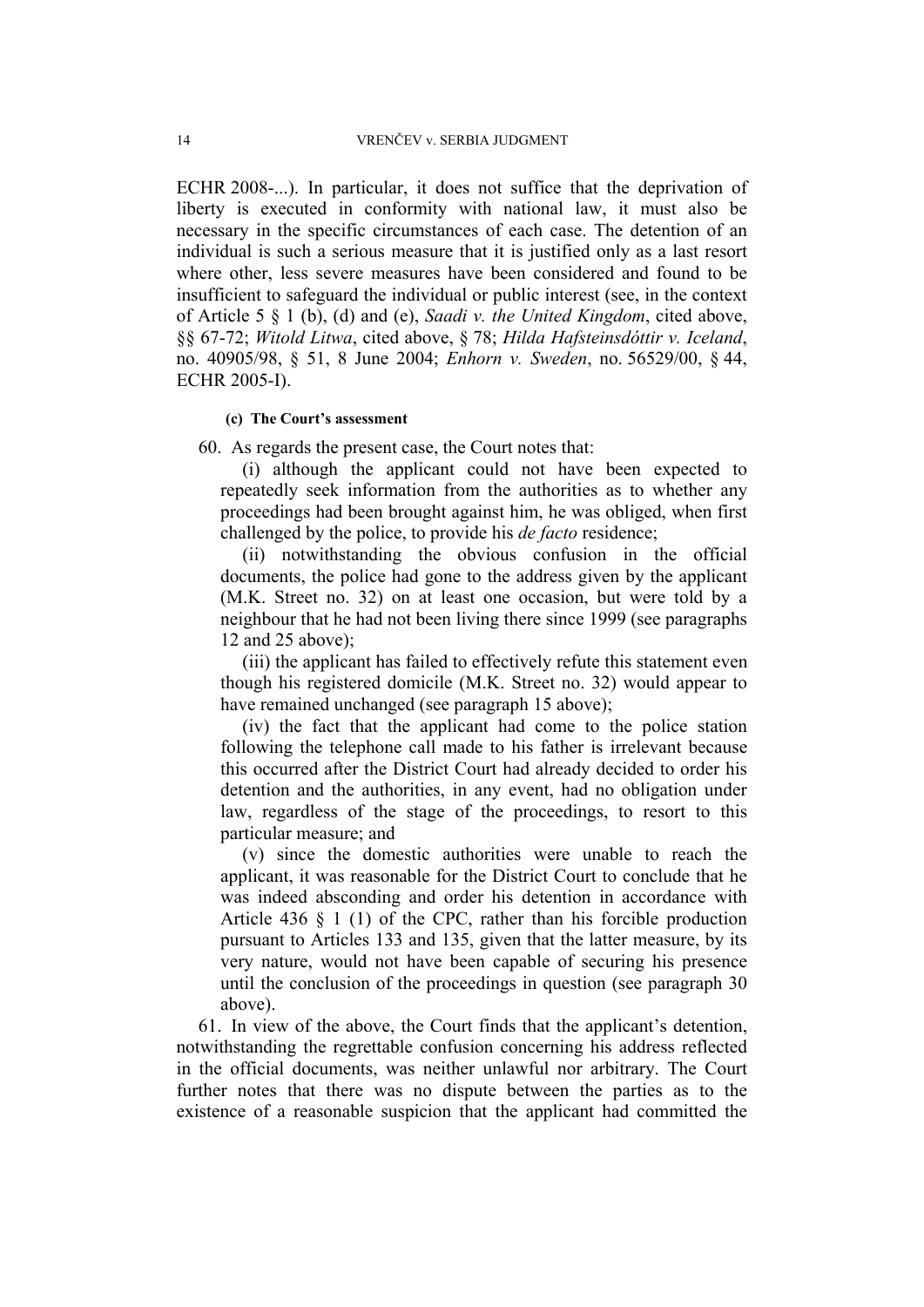offence in question, or that his detention had been ordered for the purpose of bringing him before the competent legal authority. There has, accordingly, been no violation of Article  $5 \hat{8}$  1 (c) of the Convention.

*2. As regards the applicant's complaint under Article 5 § 3 of the Convention that he had not been brought before a judge promptly (see paragraph 37(i) above)* 

### **(a) The parties' arguments**

62. The Government maintained that there had been no violation of Article 5 § 3 of the Convention.

63. The applicant reaffirmed his complaint.

### **(b) The Court's assessment**

64. The Court reiterates that Article 5  $\S$  3 is structurally concerned with two separate matters: the early stages following an arrest when an individual is taken into the custody of the authorities, and the period pending the eventual trial before a criminal court during which the suspect may be detained or released with or without conditions. These two limbs confer distinct rights and are not necessarily logically or temporally linked (see *T.W. v. Malta* [GC], no. 25644/94, § 49, 29 April 1999 and *McKay v. the United Kingdom*, cited above, § 31).

65. Turning to the initial stage under the first limb, the Court's case-law establishes that an individual arrested or detained on suspicion of having committed a criminal offence must be protected by a certain judicial control. That control serves to provide effective safeguards against the risk of illtreatment, as well as safeguards against an abuse of power by law enforcement officers or other authorities for what should be narrowly restricted purposes, to be exercised strictly in accordance with prescribed procedures.

66. The said judicial control must, *inter alia*, satisfy the requirement of promptness (see, *McKay v. the United Kingdom*, cited above, § 32), thereby allowing the detection of any ill-treatment and keeping to a minimum any unjustified interference with individual liberty. The strict time constraint imposed by this requirement leaves little flexibility in interpretation as there would otherwise be a serious risk of impairing the very essence of the right protected (see *Brogan and Others v. the United Kingdom*, judgment of 29 November 1988, Series A no. 145-B, § 62, where periods of more than four days in detention without an appearance before a judge, were held to be in violation of Article 5 § 3, even in the special context of terrorist investigations).

67. Detention ordered by a domestic court does not preclude the subsequent application of the "promptness" requirement contained in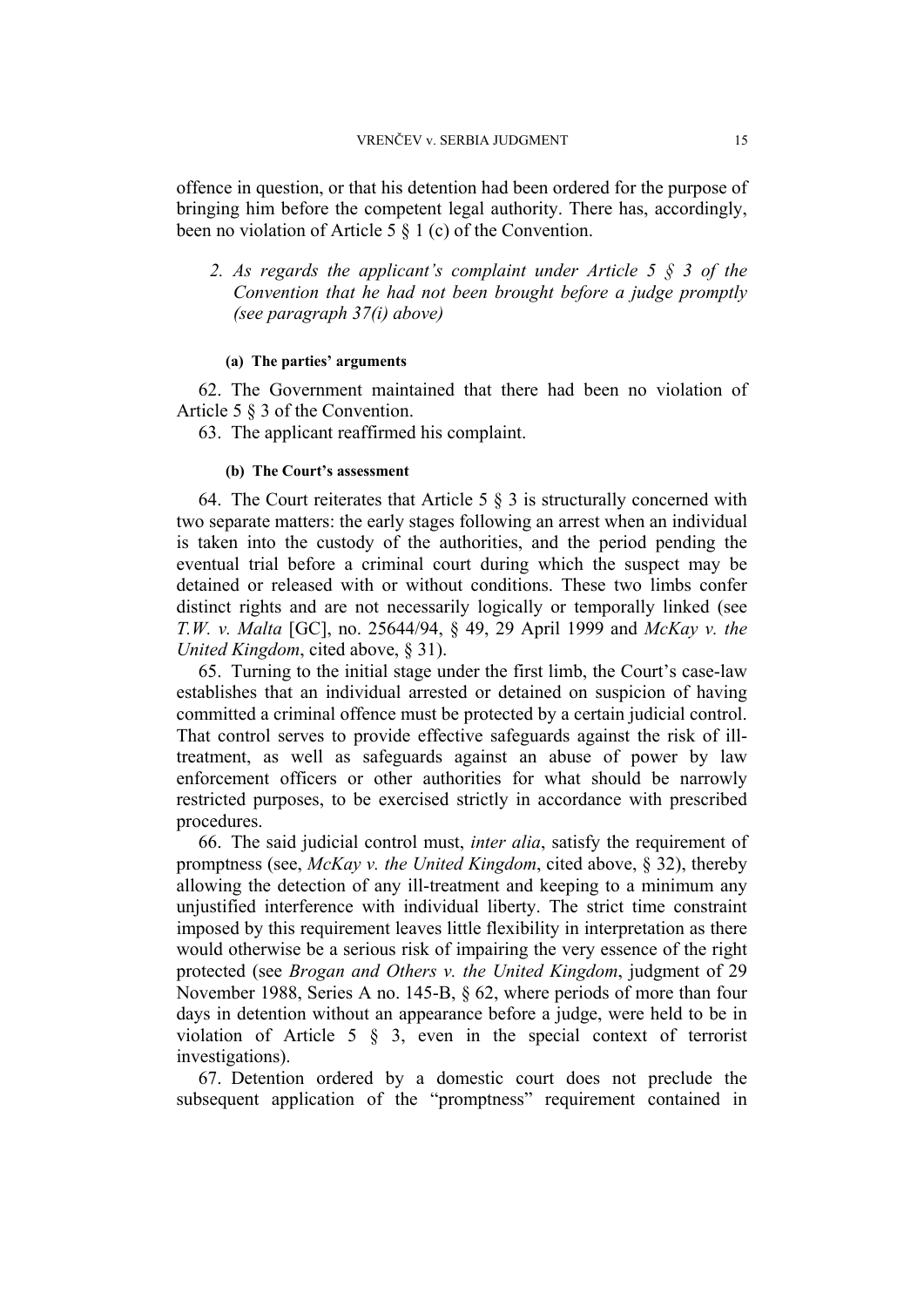Article 5 § 3 if, *inter alia*, the defendant was not heard when his detention was first being considered. For example, an interval of fifteen days between the applicant's placement in custody, based on a court order, and his hearing in person before a judge was deemed inconsistent with Article 5 § 3 in the case of *McGoff v. Sweden* (judgment of 26 October 1984, § 27, Series A no. 83).

68. In view of the above, the Court notes that in the present case no hearings were held either when the applicant's initial detention was ordered or when the Supreme Court considered the related appeal. Thus it took twenty days for the applicant to be brought before a judge in person and, even then, this was not part of a pre-trial detention review procedure but occurred at the applicant's actual trial. There has accordingly been a breach of the applicant's right to be brought promptly before a judge as guaranteed under Article 5 § 3 of the Convention.

*3. As regards the applicant's complaint under Article 5 § 3 of the Convention concerning the disproportionate nature of his continued detention as well as the respondent State's failure to consider any alternatives thereto (see paragraph 37(ii) above)* 

#### **(a) The parties' arguments**

69. The Government maintained that there had been no violation of Article 5 § 3 of the Convention. In particular, they stated that the applicant had absconded, and noted that he had failed to specify the "form and amount" of bail proposed. In any event, the applicant had been released quickly, only ten days after the submission of his request to be released on bail.

70. The applicant reaffirmed his complaints and noted that, according to Article 133 § 3 of the CPC, he had not been obliged to specify the bail proposed. Indeed, it was up to the District Court to do so *ex officio* (see paragraph 30 above).

#### **(b) The Court's assessment**

71. As established in *Neumeister v. Austria* (judgment of 27 June 1968, Series A no. 8, p. 37,  $\S$  4), the second limb of Article 5  $\S$  3 does not give judicial authorities a choice between either bringing an accused to trial within a reasonable time or granting him provisional release pending trial. Until conviction, he or she must be presumed innocent, and the purpose of the provision under consideration is essentially to require the individual's provisional release once continued detention ceases to be reasonable.

72. This form of detention can only be justified in a given case if there are specific indications of a genuine requirement of public interest which, notwithstanding the presumption of innocence, outweighs the rule of respect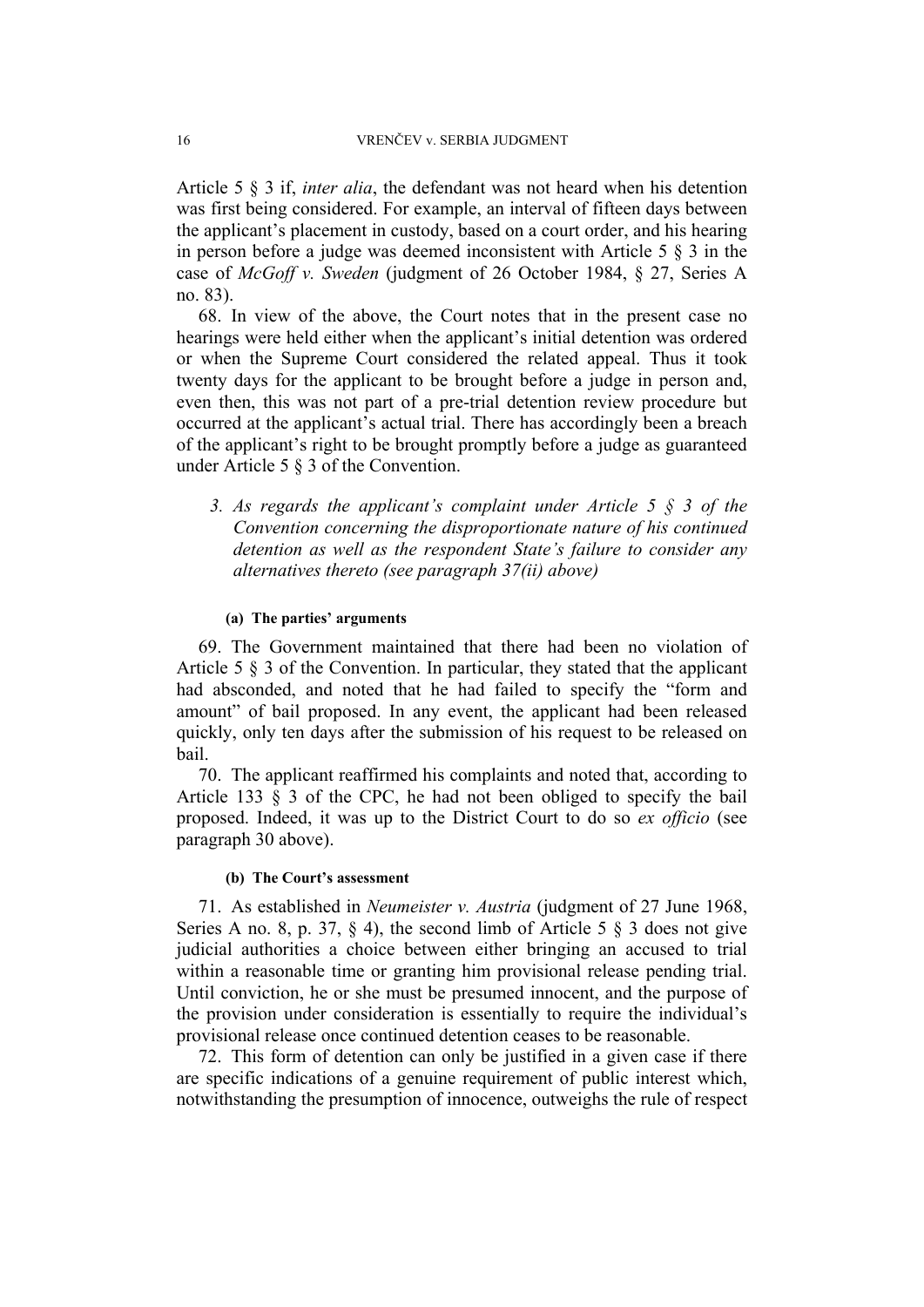for individual liberty laid down in Article 5 of the Convention (see, among other authorities, *Kudła v. Poland* [GC], no. 30210/96, § 110 *et seq*, ECHR 2000-XI).

73. The responsibility falls in the first place to the national judicial authorities to ensure that the pre-trial detention of an accused person does not exceed a reasonable time. To this end they must, paying due regard to the principle of the presumption of innocence, examine all the facts arguing for or against the existence of an important public interest justifying a departure from the rule in Article 5 and must set them out in their decisions on the applications for release (see, for example, *Weinsztal v. Poland,* no. 43748/98, judgment of 30 May 2006, § 50).

74. The persistence of reasonable suspicion that the person arrested has committed an offence is a condition *sine qua non* for the lawfulness of the continued detention, but with the lapse of time this no longer suffices and the Court must then establish whether the other grounds given by the judicial authorities continued to justify the deprivation of liberty. Where such grounds were "relevant" and "sufficient", the Court must also be satisfied that the national authorities displayed "special diligence" in the conduct of the proceedings at issue (see, amongst other authorities, *Letellier v. France*, judgment of 26 June 1991, Series A no. 207, § 35; *Yağcı and Sargın v. Turkey*, judgment of 8 June 1995, Series A no. 319-A, § 50).

75. Unlike the first limb of Article 5 § 3, there is no express requirement of "promptness" in its second limb. However, the required scrutiny, whether on application by the applicant or by the judge of his or her own motion, must take place with due expedition, in order to keep any unjustified deprivation of liberty to an acceptable minimum (see *McKay v. the United Kingdom*, cited above, § 46).

76. Whenever the danger of absconding can be avoided by bail or other guarantees, the accused must be released, it being incumbent on the national authorities to always duly consider such alternatives (see, *mutatis mutandis*, *G.K. v. Poland*, no. 38816/97, § 85, 20 January 2004), notwithstanding the fact that it cannot be required of them that the examination of bail takes place with any more speed than is demanded of the first automatic review of the applicant's detention, which the Court has already identified as being a maximum of four days (see *McKay v. the United Kingdom*, cited above, §47). Where a lighter sentence can be anticipated, the reduced incentive for the accused to abscond should also be taken into account (see, *mutatis mutandis*, *Can v. Austria*, no. 9300/81, Commission's report of 12 July 1984, Series A, No. 96, § 69).

77. In view of the above, the Court notes that:

(i) on 16 July 2004 the applicant had filed a motion with the District Court, seeking his release on bail or, alternatively, confinement to his residence until the conclusion of the criminal proceedings against him;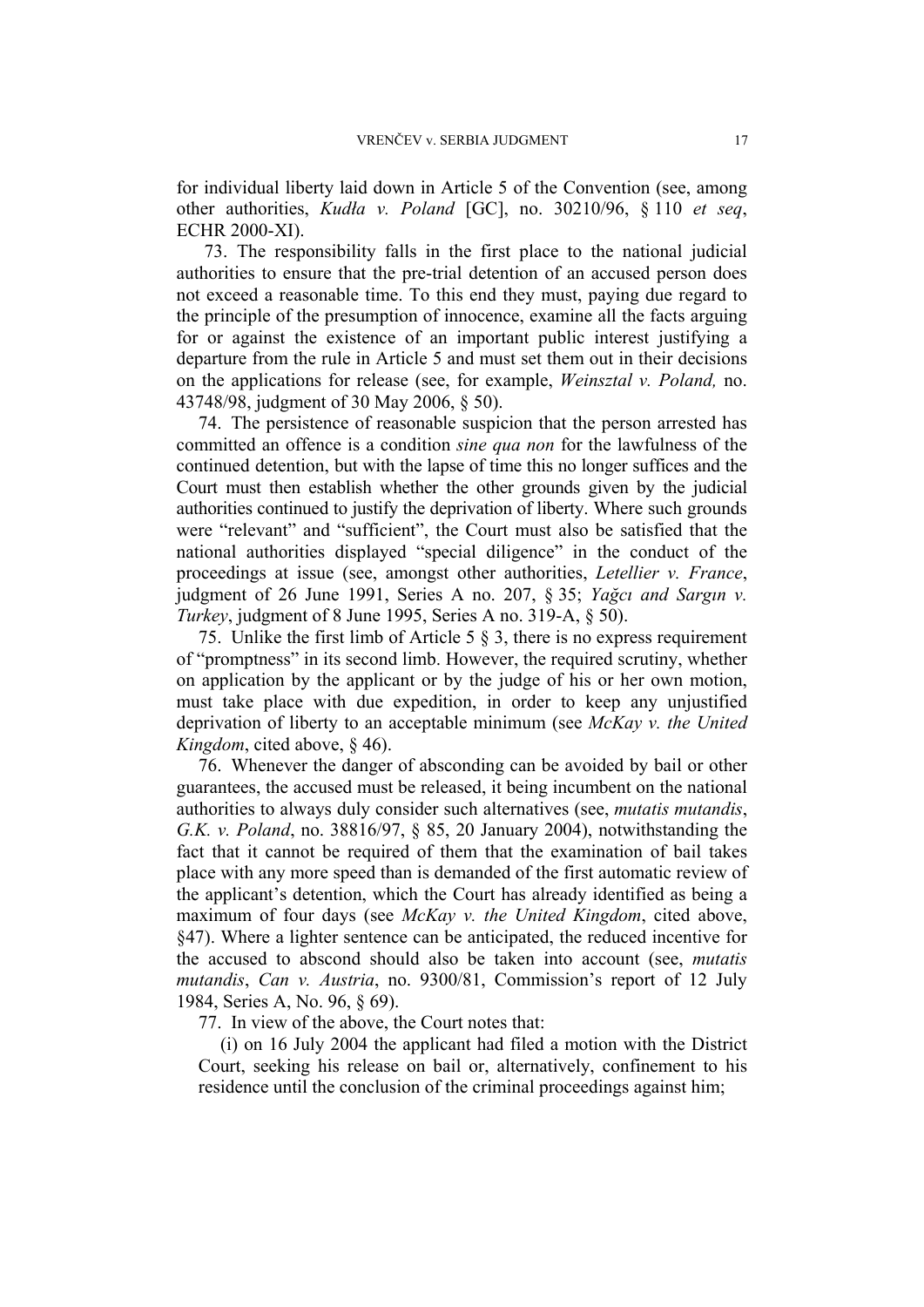(ii) notwithstanding the Government's submissions to the contrary, the applicant had clearly had no obligation under Articles 133 § 3 and 137 of the CPC to specify the type and amount of bail to be posted (see paragraphs 30 and 31 above);

(iii) on 26 July 2004 the applicant was convicted and fined in the amount of 128 euros, which was a lenient sentence and, given the circumstances, certainly one which could have been anticipated; and

(iv) on 26 July 2004 the applicant was released, apparently without his motion of 16 July 2004 having ever been considered.

There has accordingly been a separate violation of the applicant's right "to be released pending trial", which release could have been "conditioned by [his] guarantees to appear" in court, as provided under Article  $5 \& 3$  of the Convention.

*4. As regards the applicant's complaint under Article 5 § 4 of the Convention concerning the "speed" of the proceedings before the Supreme Court as well as the absence of an oral hearing (see paragraph 38 above)* 

### **(a) The parties' arguments**

78. The Government acknowledged that, in breach of Article 143 § 6 of the CPC, more than forty-eight hours elapsed before the Supreme Court determined the applicant's appeal. They argued, however, that this cannot amount to an "automatic" violation of Article 5  $\frac{1}{2}$  4, particularly in view of the fact that the Supreme Court had ultimately taken only six days to rule in respect of the said appeal, that in so doing it had upheld the District Court's detention order, and that on 26 July 2004 the applicant had been found guilty and released.

79. As regards the absence of the oral hearing before the Supreme Court, the Government pointed out that neither the applicant nor the State Prosecutor had had the right to attend the session in question. Therefore there had been no violation of Article 5 § 4.

80. The applicant reaffirmed his complaints and noted that the Government's arguments were irrelevant. In particular, whilst the involvement of the State Prosecutor might be of interest in assessing the applicant's rights under Article 6, it clearly had no bearing on the Article 5 question.

#### **(b) The Court's assessment**

81. An adversarial oral hearing under Article 5 § 4 is always required in cases where the initial arrest was effected pursuant to Article 5  $\S$  1 (c) (see *Assenov and Others v. Bulgaria*, judgment of 28 October 1998, § 162, *Reports* 1998-VIII).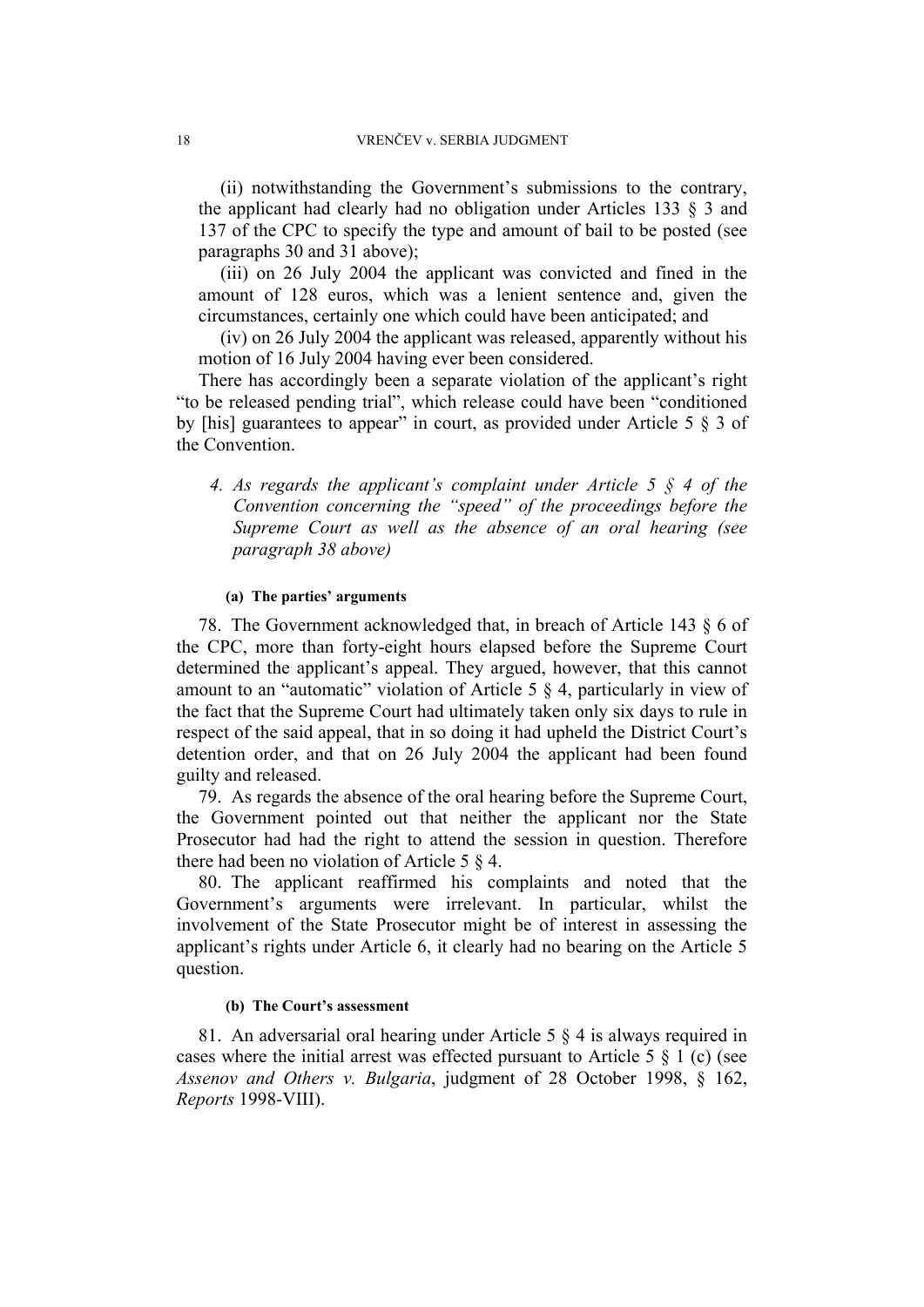82. Moreover, the fact that the impugned detention was ordered by a court does not deprive the detained person of the right to subsequently bring review proceedings in accordance with Article 5 § 4, if fundamental procedural guarantees, such as an oral hearing, were not complied with initially (see, *mutatis mutandis*, *De Wilde, Ooms and Versyp v. Belgium*, cited above, § 76).

83. Lastly, concerning the speed of the said review, it "must comply with both the substantive and procedural rules of the national legislation" (see *Koendjbiharie v. the Netherlands*, judgment of 25 October 1990, § 27, Series A no. 185-B).

84. The Court observes, as regards the present case, that the proceedings before the Supreme Court had not included an oral hearing. Moreover, a period of four days had elapsed from the moment when the applicant's appeal had been completed until the decision had been adopted, a delay which in itself was a breach of the forty-eight hour time-limit laid down in Article 143 § 6 the CPC (see paragraph 30 above). In addition, the applicant's lawyer had only received the Supreme Court's decision two days after its adoption and, in all, more than six days after the appeal had been finalised (see paragraphs 16-19 above). The Court therefore finds that there has been a violation of Article 5 § 4 in two respects: the lack of speed in the proceedings before the Supreme Court and the absence of an oral hearing before it (notwithstanding the fact that it is seldom the case in other European jurisdictions that a Supreme Court would be obliged to routinely deal with appeals lodged in the detention context).

### II. ALLEGED VIOLATION OF ARTICLE 5 § 5 OF THE CONVENTION

85. Finally, the applicant complained under Article 5 § 5 of the Convention that he did not have an enforceable right to compensation concerning the breach of his other rights guaranteed by this provision.

86. Article 5 § 5 of the Convention provides as follows:

"Everyone who has been the victim of arrest or detention in contravention of the provisions of this Article shall have an enforceable right to compensation."

#### **A. Admissibility**

87. The Court notes that it has already found violations in respect of the applicant's rights under Article 5 §§ 3 and 4 of the Convention. It follows that Article 5 § 5 of the Convention is applicable.

88. The Court further notes that the applicant's complaint is not manifestly ill-founded within the meaning of Article 35 § 3 of the Convention and considers that it cannot be declared inadmissible on any other ground. It must therefore be declared admissible.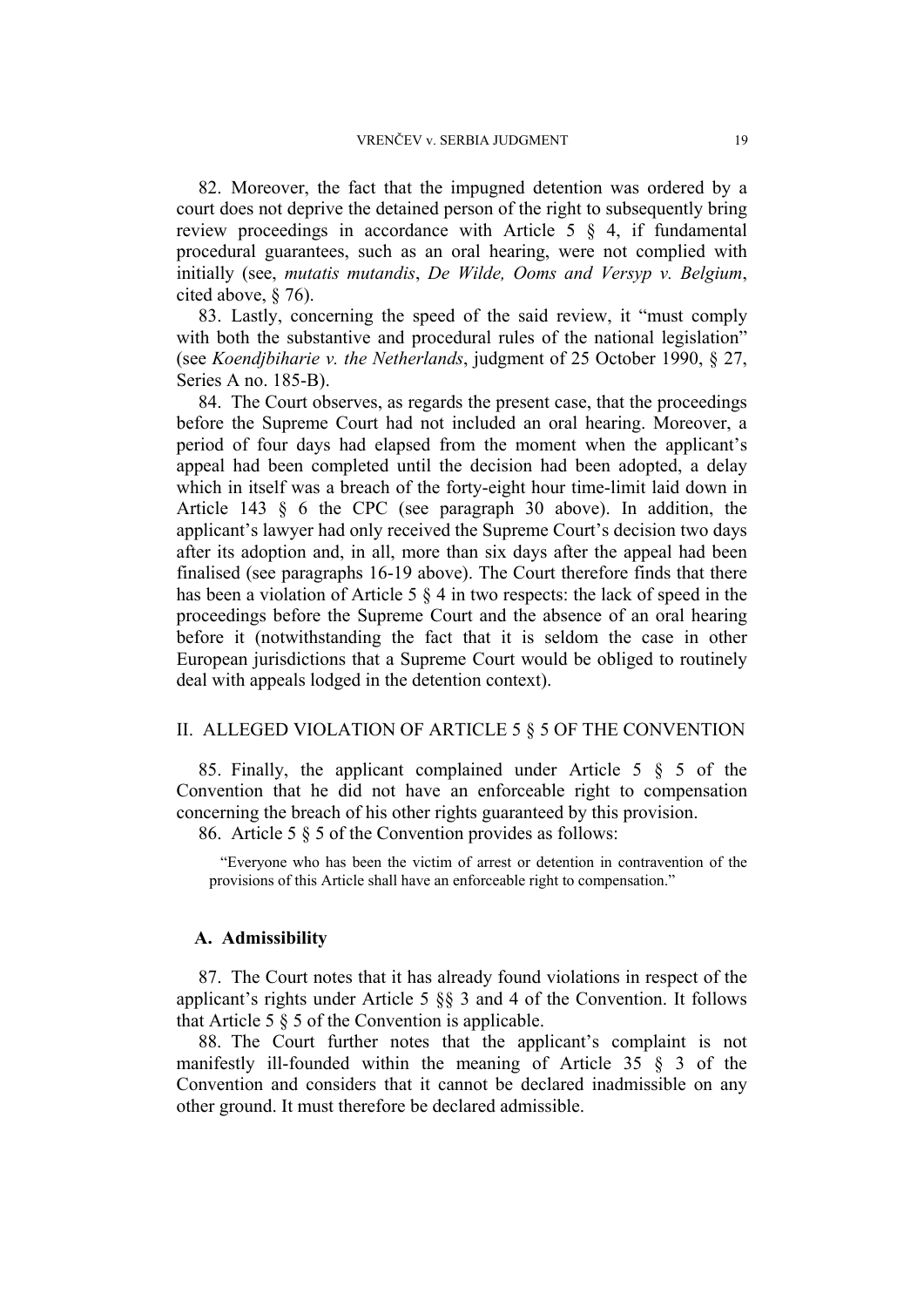### **B. Merits**

### *1. The parties' arguments*

89. The Government submitted that the applicant had failed to demonstrate that he had suffered any damage as a result of the events in question. They further maintained that, even assuming that he had had suffered some harm, he had had an enforceable right to compensation in accordance with Article 5 § 5 of the Convention. In particular, he could have filed a separate civil suit for damages in accordance with Article 14  $\S$  8 of the Charter on Human and Minority Rights and Civic Freedoms, Article 23 § 4 of the Serbian Constitution, Article 200 of the Obligations Act, Article 560 § 1 (3) of the CPC, as well as directly on the basis of the Convention in accordance with Articles 10 and 16 of the Constitutional Charter (see paragraphs 26, 28-30 and 34 above).

90. The Government provided the Court with a criminal judgment adopted by the District Court in Valjevo wherein Article 6 of the Convention was applied directly as regards the length of the proceedings in question, as well as the defendant's right to examine the witnesses against him.

91. Lastly, the Government furnished the Court with a civil judgment adopted by the First Municipal Court (*Prvi opštinski sud*) in Belgrade, whereby the plaintiff had been awarded compensation on the basis of Article 560 § 1 (1) of the CPC, and an additional judgment issued by the Municipal Court in Novi Sad, granting the plaintiff compensation under Article 200 of the Obligations Act, as well as Articles 5, 8 and 13 of the Convention, in a matter involving illegal surveillance and unlawful detention by the State Security Agency (*Bezbednosno-informativna agencija*).

92. The applicant pointed out that the Supreme Court had already found that his detention was lawful and maintained that he could not, therefore, have obtained compensation in a subsequent civil suit based on the domestic provisions referred to by the Government. As regards the direct application of the Convention, the applicant observed that Serbian law did not recognise "an enforceable right of action" under Article 5.

### *2. The Court's assessment*

93. In *Belchev v. Bulgaria* (no. 39270/98, §§ 84-94, 8 April 2004), the Court held, *inter alia*, that there had been a violation of Article 5 § 5 because the domestic criminal "courts [had deemed the applicant's detention to be] ... in full compliance with the requirements of domestic law" and there had been no available domestic jurisprudence to suggest that compensation for detention in breach of the Convention could have been obtained in a subsequent civil lawsuit. Since the Government in the present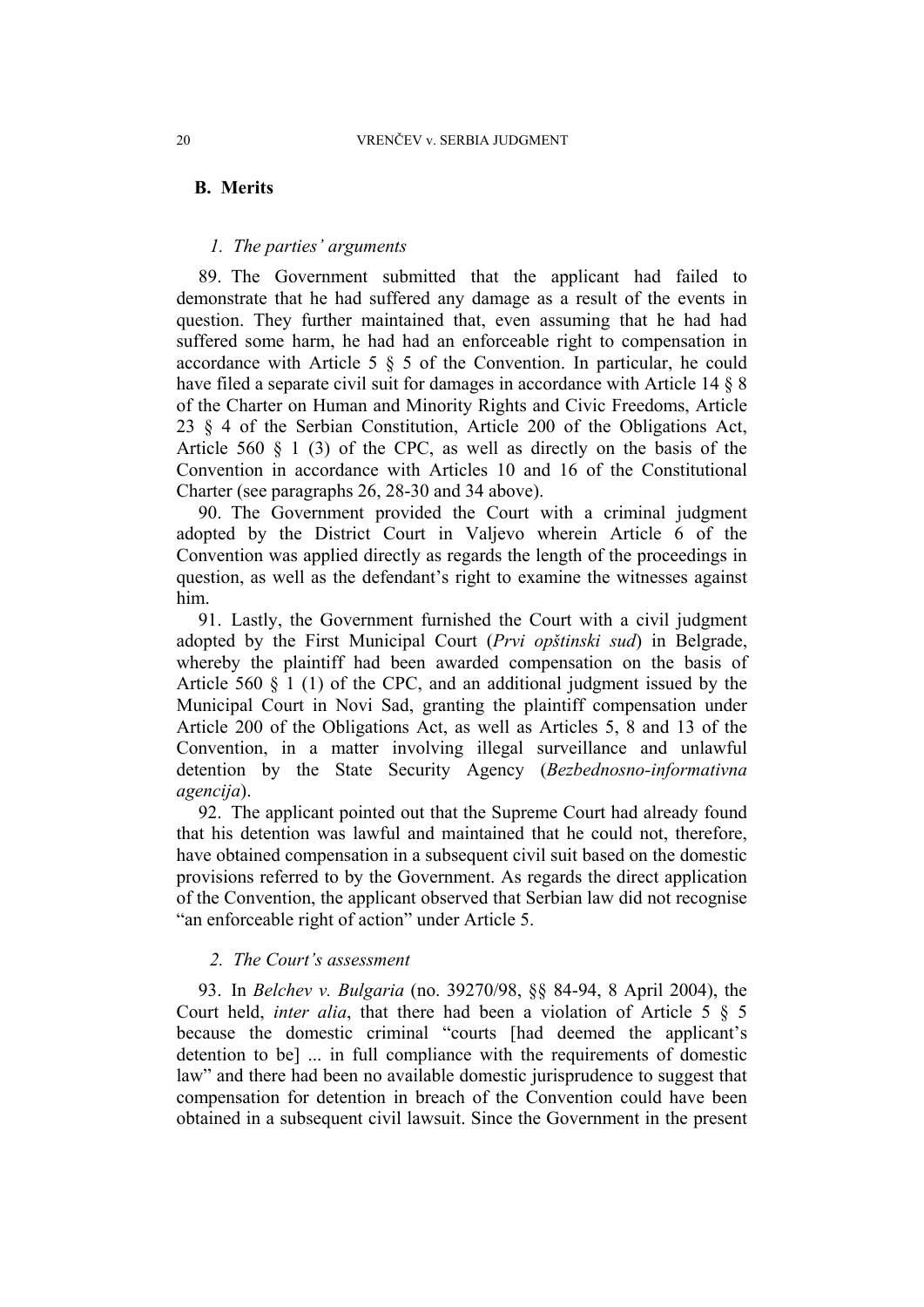case have likewise failed to provide any relevant Serbian case-law in response to the applicant's pertinent submissions described at paragraph 92 above, and given that the domestic case-law which they have provided is clearly distinguishable from the applicant's situation, his detention having been deemed lawful by the Supreme Court, the Court finds that the applicant indeed had no "enforceable right to compensation" in violation of Article 5 § 5 of the Convention.

### III. APPLICATION OF ARTICLE 41 OF THE CONVENTION

### 94. Article 41 of the Convention provides:

"If the Court finds that there has been a violation of the Convention or the Protocols thereto, and if the internal law of the High Contracting Party concerned allows only partial reparation to be made, the Court shall, if necessary, afford just satisfaction to the injured party."

#### **A. Damage**

95. The applicant claimed 5,000 euros (EUR) for the non-pecuniary damage suffered.

96. The Government contested that claim.

97. The Court considers that the applicant has suffered non-pecuniary damage which cannot be sufficiently compensated by its mere finding of several violations of the Convention. Having regard to the number and character of the violations found in the present case and making its assessment on an equitable basis, the Court therefore awards the applicant EUR 2,000 under this head.

### **B. Costs and expenses**

98. The applicant also claimed EUR 887 for the costs and expenses incurred before the domestic courts and EUR 1,566 for those incurred in connection with his Strasbourg case.

99. The Government contested those claims.

100. According to the Court's case-law, an applicant is entitled to the reimbursement of costs and expenses only in so far as it has been shown that these have been actually and necessarily incurred and were also reasonable as to their quantum (see, for example, *Iatridis v. Greece* (just satisfaction) [GC], no. 31107/96, § 54, ECHR 2000-XI).

101. In the present case, regard being had to the information in its possession and the above criteria, as well as the fact that the applicant has already been granted EUR 850 under the Council of Europe's legal aid scheme, the Court considers it reasonable to award him the additional sum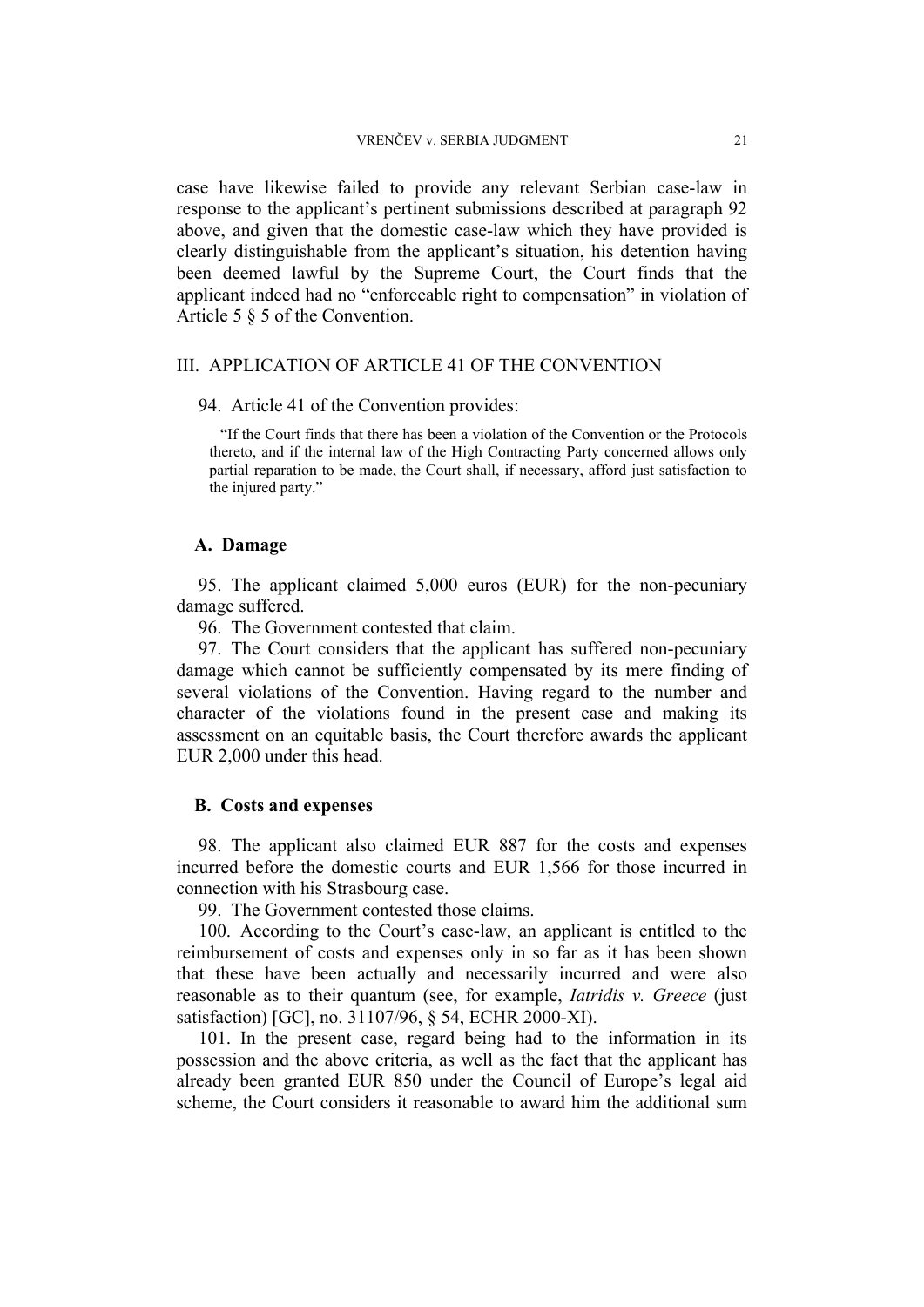of EUR 716 for the proceedings before it, as well as the EUR 887 sought for the costs and expenses incurred domestically.

### **C. Default interest**

102. The Court considers it appropriate that the default interest should be based on the marginal lending rate of the European Central Bank, to which should be added three percentage points.

### FOR THESE REASONS, THE COURT UNANIMOUSLY

- 1. *Declares* the application admissible;
- 2. *Holds* that there has been no violation of Article 5 § 1 (c) of the Convention;
- 3. *Holds* that there has been a violation of Article 5 § 3 of the Convention;
- 4. *Holds* that there has been a violation of Article 5 § 4 of the Convention;
- 5. *Holds* that there has been a violation of Article 5 § 5 of the Convention;
- 6. *Holds*

(a) that the respondent State is to pay the applicant, within three months from the date on which the judgment becomes final, in accordance with Article 44 § 2 of the Convention, the following sums, to be converted into the national currency of the respondent State at the rate applicable on the date of settlement:

(i) EUR 2,000 (two thousand euros) in respect of the non-pecuniary damage suffered, plus any tax that may be chargeable,

(ii) EUR 1,603 (one thousand six hundred and three euros) for costs and expenses, plus any tax that may be chargeable to the applicant;

(b) that from the expiry of the above-mentioned three months until settlement simple interest shall be payable on the above amounts at a rate equal to the marginal lending rate of the European Central Bank during the default period plus three percentage points;

7. *Dismisses* the remainder of the applicant's claim for just satisfaction.